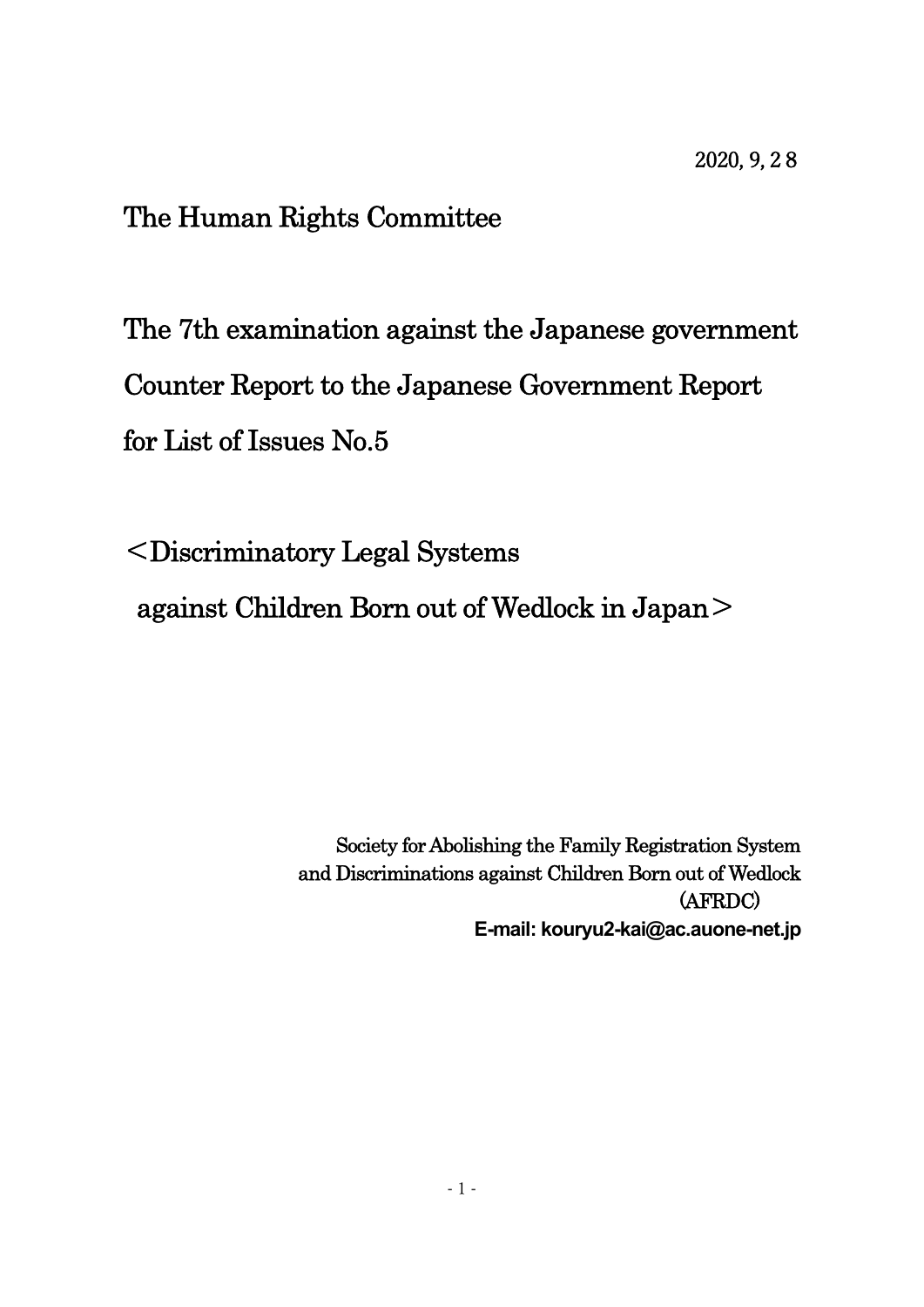# [**Proposals for questions and recommendations to the Japanese government**]

In order to abolish the discriminatory legal system against children born out of Wedlock, we hereby request you to ask the following questions in the examination of Japan and make recommendations on the general findings.

1. Despite that Japan has abolished the discriminatory provision in the right to inheritance of the Civil Code, it still maintains the concept of "legitimacy" that discriminates against children of their legal status as "a legitimate child" or "a child not legitimate" depending on whether the parents are married or not.

Japanese legal system discriminates between "legitimate children" and "children not legitimate", but this discriminatory legal system should be eliminated and the concept of "legitimacy" should be abolished. Furthermore, we request the clarification of the time schedule for the abolition.

2. Japan should immediately abolish the provisions of the Family Registration Law, which require the birth notification to indicate whether a child is legitimate or not.

3, ① Japan still maintains the descriptions of "female" and "male" in the family relations column of Koseki (the family register) created before November 2004, and it can be easily recognized that she or he is a child born out of wedlock because those descriptions are different from the ones for children born in wedlock.

If there is a request from a child born out of wedlock, the description will be changed to "first daughter'' or "first son'', which is the same description for a child born in wedlock, but if there is no request, the description of "female / male" remains unchanged.

② Japan should abolish the unnecessary column for the family relations in Koseki under the responsibility of the administration, and eliminate the discriminatory descriptions where anyone can recognize at a glance that a child is born out of wedlock. The parent-child relationship can be confirmed sufficiently by descriptions in the parents' column.

# **< Reason for Proposal >**

# I. Current status of the legal system which discriminates against children born out of wedlock

### **Introduction**

During the examination of Japan by the United Nations Committees on Human Rights, including the Human Rights Committee (1993, 1998, 2008), many concerns and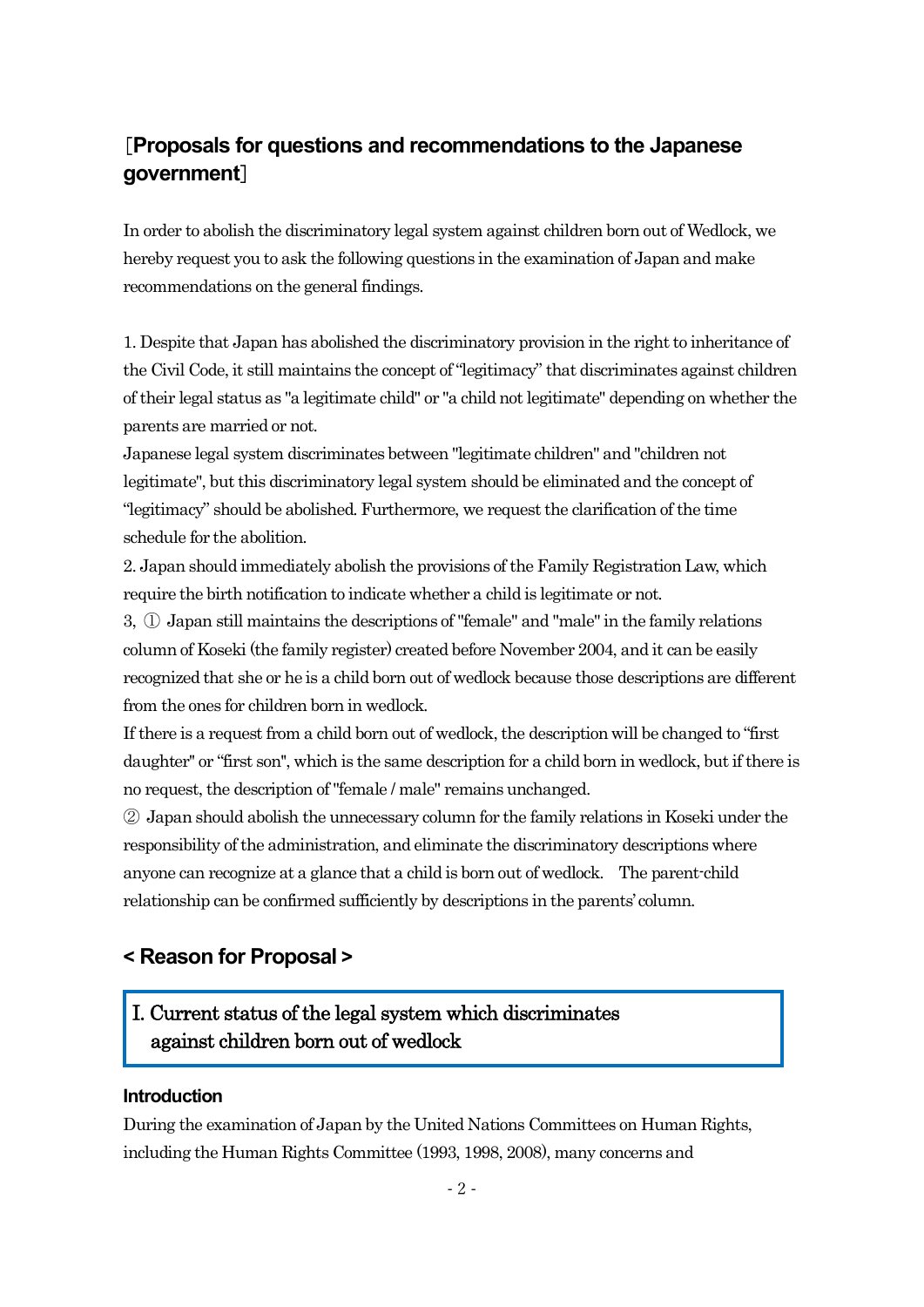recommendations regarding discriminations against children born out of wedlock have been repeatedly issued (\*Material 7). The discriminatory provision in the right to inheritance of the Civil Code was ruled to be a violation of the Constitution by the Supreme Court with the unanimous consent of all 14 judges on  $4<sup>th</sup>$  September 2013. Then in December of the same year, this provision was abolished as stated in the Japanese government report (footnote 1). At the same time the Ministry of Justice prepared a revision bill of the Family Registration Law, which would abolish the column to enter whether a child is "legitimate" or "not legitimate" in the birth notification. However, the ruling party didn't agree to the bill and the first petty bench of the Supreme Court decided that the provision which required the column in the birth notification was constitutional (\* Footnote 2), and as a result, the bill wasn't submitted to the Diet on the ground that "it is not urgent." .

The discriminatory provision in the right to inheritance of the Civil Code, which was the biggest reason for distinguishing between children born in wedlock and children born out of wedlock, had been abolished, and it had been expected that the entire legal system for children born out of wedlock would be reviewed and there would be progress in abolishing other provisions that discriminate against children based on whether the parents are married or not when they are born. However, even now, after seven years, the abolition of the concept of legitimacy has not been discussed officially and the terms of "legitimate children" and "children not legitimate" are still maintained

The descriptions whether a child is "legitimate" or "not legitimate" in the birth notification are still required by the Family Registration Law and the discriminatory descriptions in the family relations column in Koseki (the family register) where anyone can recognize at a glance that the child is born out of wedlock are not yet all eliminated..

### **1. Maintaining the concept of legitimacy**

(1) Even though the discriminatory provision in the right to inheritance of the Civil Code has been abolished, the concept of legitimacy that determines the legal status of a child as legitimate or not legitimate depending whether the parents were married or not when the child was born. the Civil Law and the Family Registration Law discriminate against children as "legitimate" and "illegitimate".

(2) The discriminatory terms, "legitimate child" and "illegitimate child" are used in the provisions of the Civil Code and the Family Registration Law.

In the Japanese examination of the Children's Rights Committee in January 2019, the committee members said to the Japanese government delegation:"Children born out of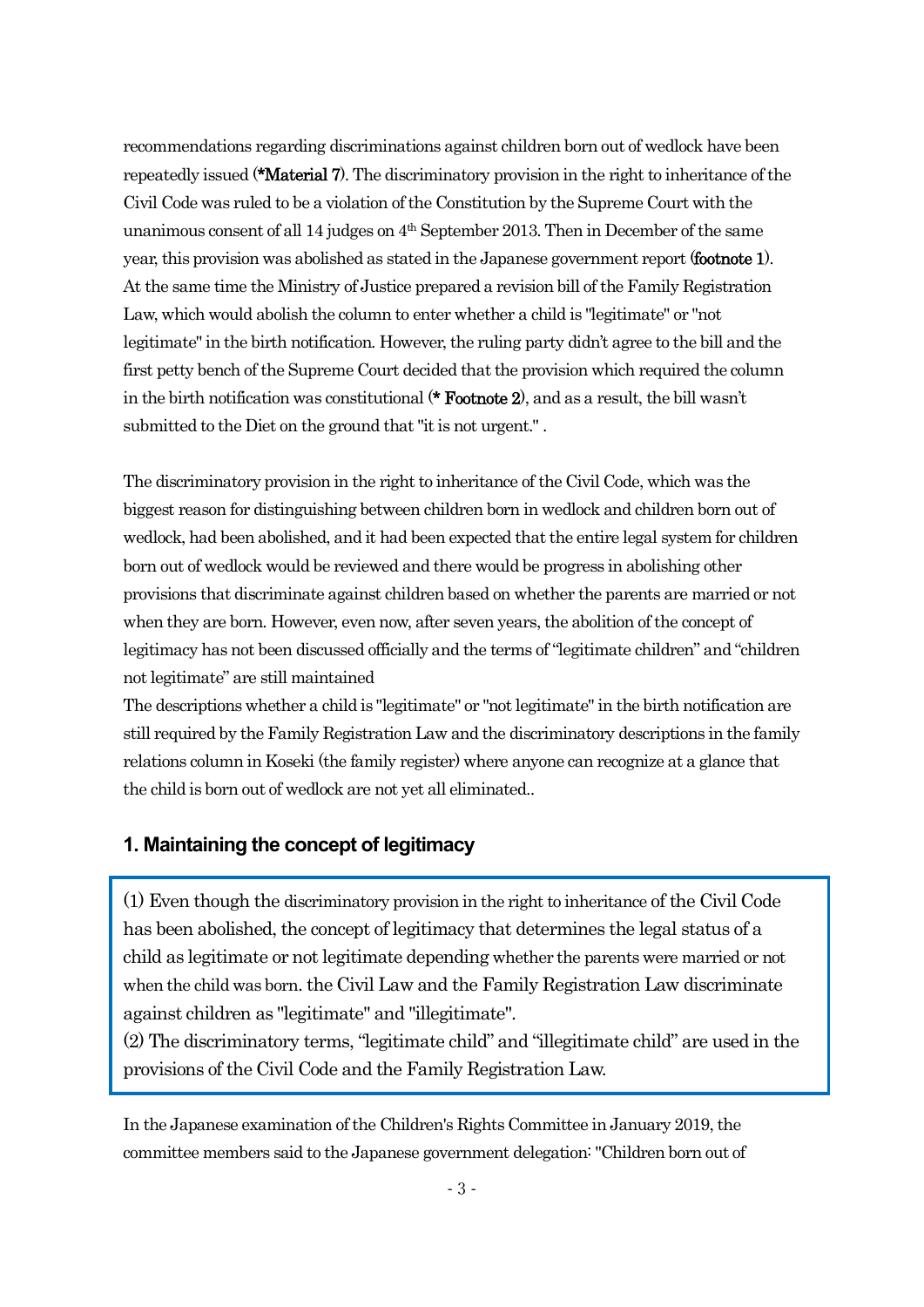wedlock now have the same share in inheritance as children born in wedlock so we'd like you to abolish the term 'illegitimate child'totally and amend all the related laws."

In response, the Japanese delegation answered as follows: "We are not planning to abolish the concept of legitimacy. This is because the Japanese law adopts the legal marriage system. Even the Supreme Court of Japan, which decided that it was unconstitutional to make inheritance rights of a child born in wedlock and a child born out of wedlock different from each other, accepts the legal marriage system itself. We believe that this distinction is the basis of our family system."

"Ms. Khazova asked what kind of words and phrases are used in the Supreme Court's decision. The Supreme Court didn't say that such a distinction itself was unconstitutional. By justifying legal wedlock the Supreme Court acknowledges it is logically inevitable that there are children who are legitimate and children who are not legitimate."

However, the concept of a legal marriage is the system where the requirements for the formation of a marriage are defined by law and only those that meet the requirements are considered to be a marriage. In a discussion with the Ministry of Justice in June last year, we said, "All members of the United Nations adopt the legal marriage system, butin many countries the concept of legitimacy is abolished, so it is not logical to say that there is a distinction between a child born in wedlock and a child born out of wedlock as an inevitable result from legal marriage system," but there was no clear reply.

Thus, Japanese government (Ministry of Justice) has not changed its opinion and they are not planning to abolish the concept of legitimacy, nor the legal system which distinguish "illegitimate children" from "legitimate children", nor the terms "legitimate child" and "illegitimate child" which is used 11 times in the Civil Code and 7 times in the Family Registration Law.

We had a discussion with the Ministry of Justice in June this year, but the Ministry of Justice answered that the words "legitimate child" and "child not legitimate"in the Civil Code means a child born of married parents and a child who is not, and these expressions don't have discriminatory connotations.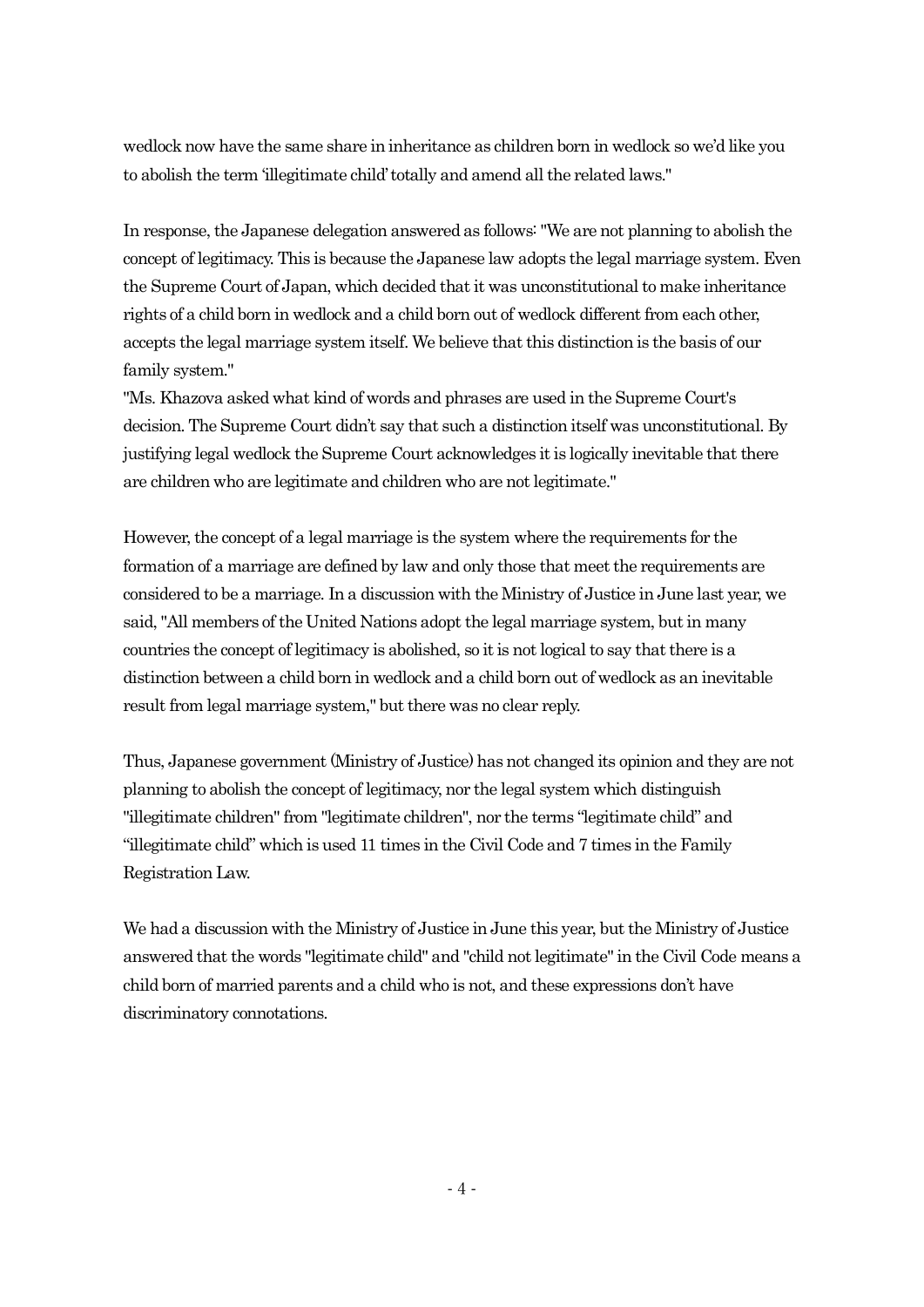### **2. Discriminatory statement on a notification of birth**

The Family Registration Law stipulates that when a child is born and the parent goes to a local government office to submit a birth notification, she/he must enter whether the child is legitimate or illegitimate (\***footnote 3**). This is a discriminatory provision and should be abolished immediately.

① A birth notification is for creating a Koseki (family register) and is not seen by a third party, but the fact that the official document of a birth notification has a column to place a check mark next to either "legitimate" or "not legitimate" is a kind of message to place children born out of wedlock in a socially inferior position, which is also a factor that preserves and promotes discriminations against them. It also causes unmarried mothers unnecessary pain.

② Before 2010, when a parent refused to check the discriminatory column, the birth notification was rejected and neither Koseki nor the resident card could be obtained. The Ministry of Justice issued a notice (\* footnote 4) in 2010 to change the operation so that a birth notification should be accepted without checking either legitimate or illegitimate. However, the notice states that if there is no entry in this column, a staff in charge of counter operations of family registration must ask for the entry. Only if the notifier refuses the request, the staff will not force her/him to enter it and tell the notifier that it is possible to enter instead such as "the child will be registered in the mother's Koseki" or "the child will take the mother's surname"in the remarks column of the birth notification.

Therefore, an unmarried mother (a birth notification of a child born out of wedlock shall be submitted by the mother) who comes to submit a birth notification (\*Material 1) is instructed by a staff at first to enter "legitimate child" or "illegitimate child". There are mothers who checked "not legitimate" as instructed by staffs of family registration and have been regretting the whole time that they had described their children as "illegitimate child".

③ In April of this year, when a woman who was in common-law marriage went to the Hiroshima City Office to submit a birth notification of her child, she refused to check "legitimate" nor "not legitimate" by drawing crossed lines on them and entered "the child will be registered in the mother's Koseki" in the remarks column. However, the staff who attended to her wrote down "illegitimate child"in the birth notification without her consent, and when she protested against it, the staff did not make any further entries.

Afew days later, the staff called her home and threatened her saying "I confirmed with the Legal Affairs Bureau, and we will not accept the birth notification unless you agrees to enter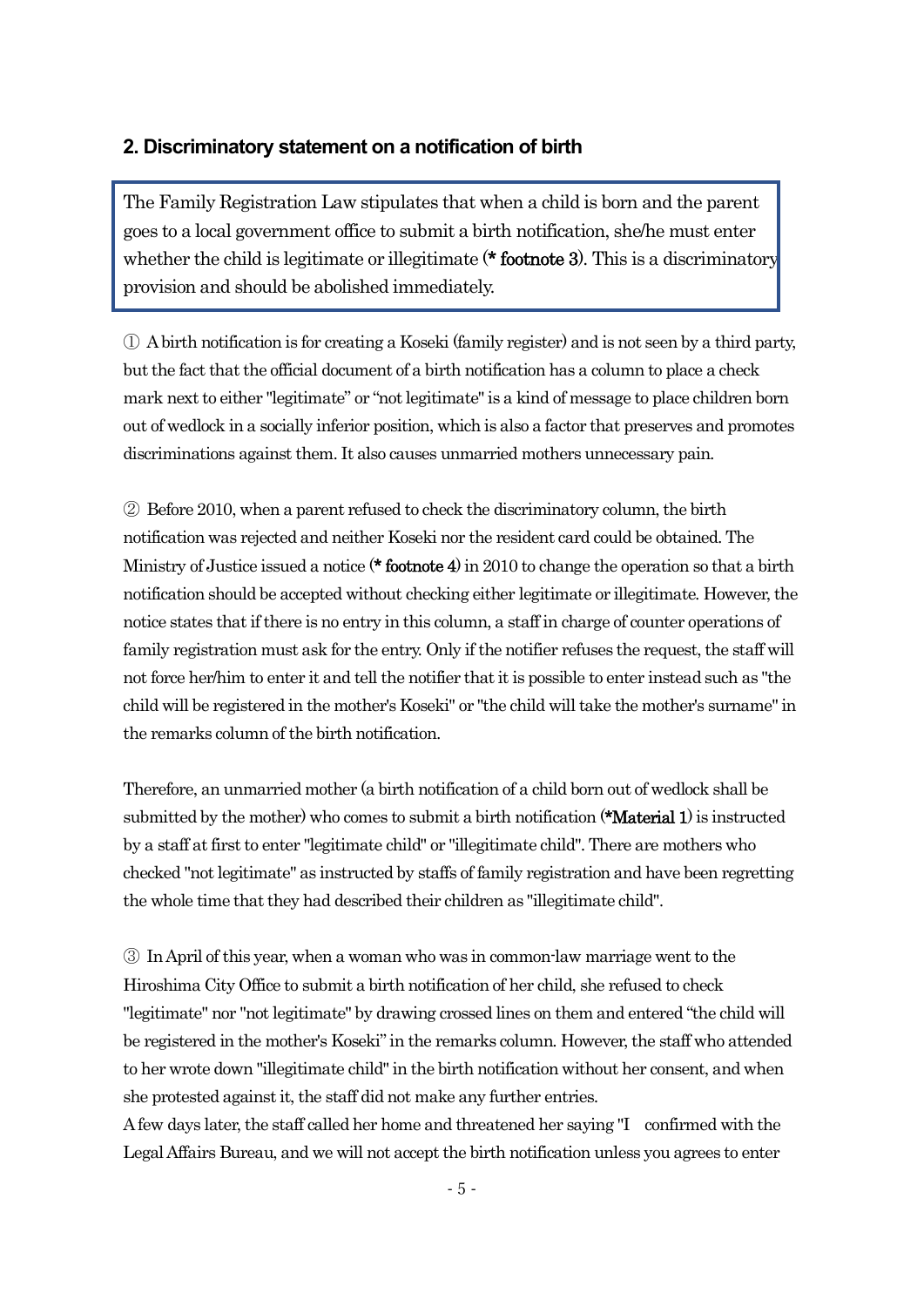'illegitimate child'in the form."

Not only the staff but also the Legal Affairs Bureau, who advises city halls, forced the notifier who would not like her child to be described as "illegitimate child" to enter the discriminatory description by going so far as to threaten to reject the birth notification (and this is just the tip of the iceberg).

Women have been deeply hurt by this kind of treatment from local government offices.

The most serious problem with this case is that not only the local government staff but also the Legal Affairs Bureau didn't know the existence of the notice from the Ministry of Justice and forced the notifier to enter "illegitimate child"in the form.

We asked about this case in a discussion with the Ministry of Justice held in June this year, and the Ministry of Justice answered: "It is very regrettable and we will make sure the notice will be informed so that nothing like this happens again."

However, this kind of discriminatory treatment has been repeated over and over even with the dissemination of the notice, and the only solution is to abolish the discriminatory column itself.

### **3. Discriminations that remain in Koseki (the family register)**

In the family relations column of Koseki created based on birth notifications before October 2004 (\* Material 2), children born out of wedlock are described as "male / female", which are different expressions from those for children born in wedlock.. The current way of changing the discriminatory expressions upon a request from a child born out wedlock should not be continued because the elimination of discriminations should be done under the government's responsibility. The Family Registration Law must be amended and the government must set a clear direction for changing the situation to abolish the discriminatory expressions and moreover, to abolish the family relations column.

Before October 2004, the relations between parents and children born in wedlock in Koseki (the family register) were described as "first daughter / first son", and children born out of wedlock were described as "female / male". There was a judgment at the first trial on March 2, 2004 upon the suit that the discriminatory description of family relations was a violation of the Constitution, and as described in the content of the judgment below, it was ruled that the distinguishing description by family relations was an infringement of privacy (later, the High Court and the Supreme Court denied this).

"There is no reason or necessity to use a method that clearly distinguishes between a legitimate child and an illegitimate child in the relations column of Koseki by stating "female"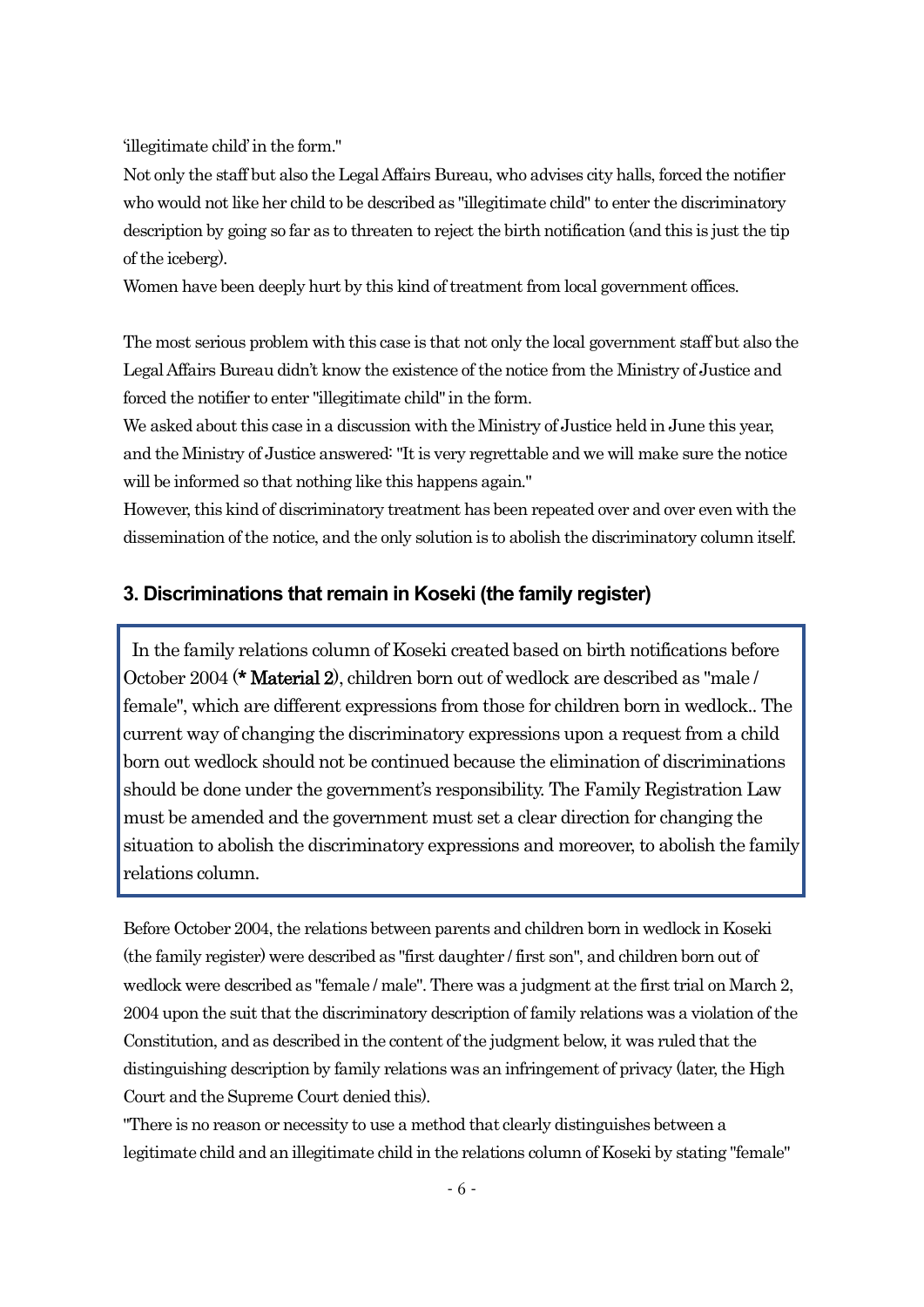in the case of an illegitimate child and stating "first daughter" or "second daughter" in the case of a legitimate child so that the plaintiff's daughter can be clearly identified at a glance to be an illegitimate child. Therefore, the distinction between a legitimate child and an illegitimate child in the relations column of Koseki in this case must be said to be an infringement of the privacy rights of the plaintiff and her family."

Based on this judgment, the government (Ministry of Justice) decided that the family relations of children born out of wedlock in Koseki would be described as "first daughter / second daughter", "first son / second son", etc., from birth notifications submitted on or after November 1, 2004. However, the descriptions of the family relations in Koseki created before that date for children out of wedlock (at the age of 16 or older as of the end of October 2020) remain "female" or "male".

Since birth order of children was decided to be maintained at the time of the revision of the system, the government made a decision that they would change the descriptions from "female / male"to "first daughter / first son" only when being requested by a child born out of wedlock. They said "It is a big burden on staffs to eliminate the discriminatory descriptions under the government authority"(because they have to trace the mother's Koseki and check the number of children born out of wedlock and the number of girls and boys in the family in order to figure out the family relations.)

As a result, you have to come forward and risk being identified as a child born out of wedlock if you'd like to change the description while there is a strong sense of discriminations against children born out of wedlock.

It is estimated that there were around 2.5 million children born out of wedlock who were described as "male" or "female" as of October 2004, but because of those risks being identified and the lack of publicity by the government (\*Footnote 5), the number of the descriptions changed by March 2020 is only about 46,110 (\*Material 3), which is less than 2% of the children born out of wedlock whose description in Koseki is "female" or "male".

Thus, most children born out of wedlock die while they are discriminated. Koseki will be preserved for more than 150 years after death and a copy can be issued upon request, and every time that happens, people will see the discriminatory entries in Koseki. It is no exaggeration to say that the discriminatory descriptions of children born out of wedlock are left as it is.

Relying on the request of a child born out of wedlock to change the discriminatory description in his or her family relations will not solve the problem, and it is necessary to abolish the discriminatory descriptions on the responsibility of the government.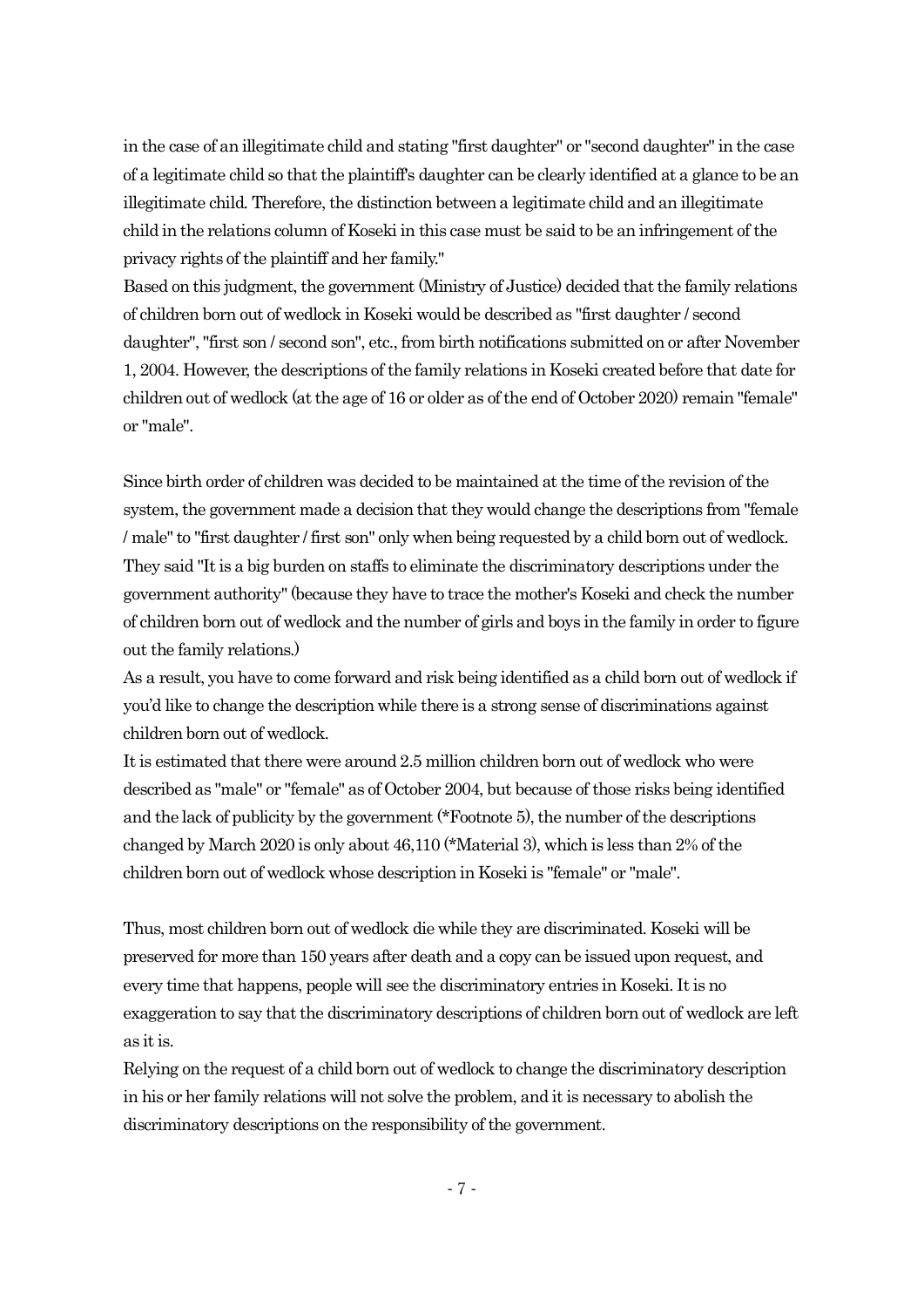### Ⅱ、**Social discriminations against children born out of wedlock**

In Japan, there is still a strong sense of discriminations against unmarried mothers who have children and children born out of wedlock. For this reason, many children born out of wedlock and their mothers are forced to live quietly so as not to be known that the children are born out of wedlock.

Since there is a strong sense of normality that everyone should be married first and then give birth, there are many "shotgun marriages" that occur as soon as the pregnancy is found out. As a result, the birth rate of children born out of wedlock in 2017 was only 2.2% (\*Material 4).

### **The following are actual cases of discriminations.**

# **1. Discriminatory claims were made against children born out of wedlock in the course of the parliamentary debate over the abolition of discriminatory provision in the right to inheritance.**

In the parliamentary debate over the abolition of discriminatory provision in the right to inheritance, opposing views were voiced by conservative lawmakers that the abolition would "promote adultery", "destroy the family system" and so on. It was unbearable to hear.

### **2. Known as a child born out of wedlock and forced to leave her home**

For being on TV in the news concerning the abolition of discriminatory provision in the right to inheritance, a woman was found out by a resident of the apartment she lived in that she was a born out of wedlock, and he spread it to others in the same apartment. She was harassed by them and had to move out.

### **3. Known to have given birth to a child without getting married and forced to quit her job.**

When a woman submitted a copy of her Koseki (family register) to the company for administrative procedures, a staff member found outthat she had a child without getting married and the father of the child was unknown. The staff told everyone about it, and she became uncomfortable at work and had to leave her job.

# **4. Discriminatory remarks against children born out of wedlock by conservative members when petitioning a local council forthe abolition of discriminations against children born out of wedlock**

① When a petitioner submitted to a local council"Petition regarding submission of a written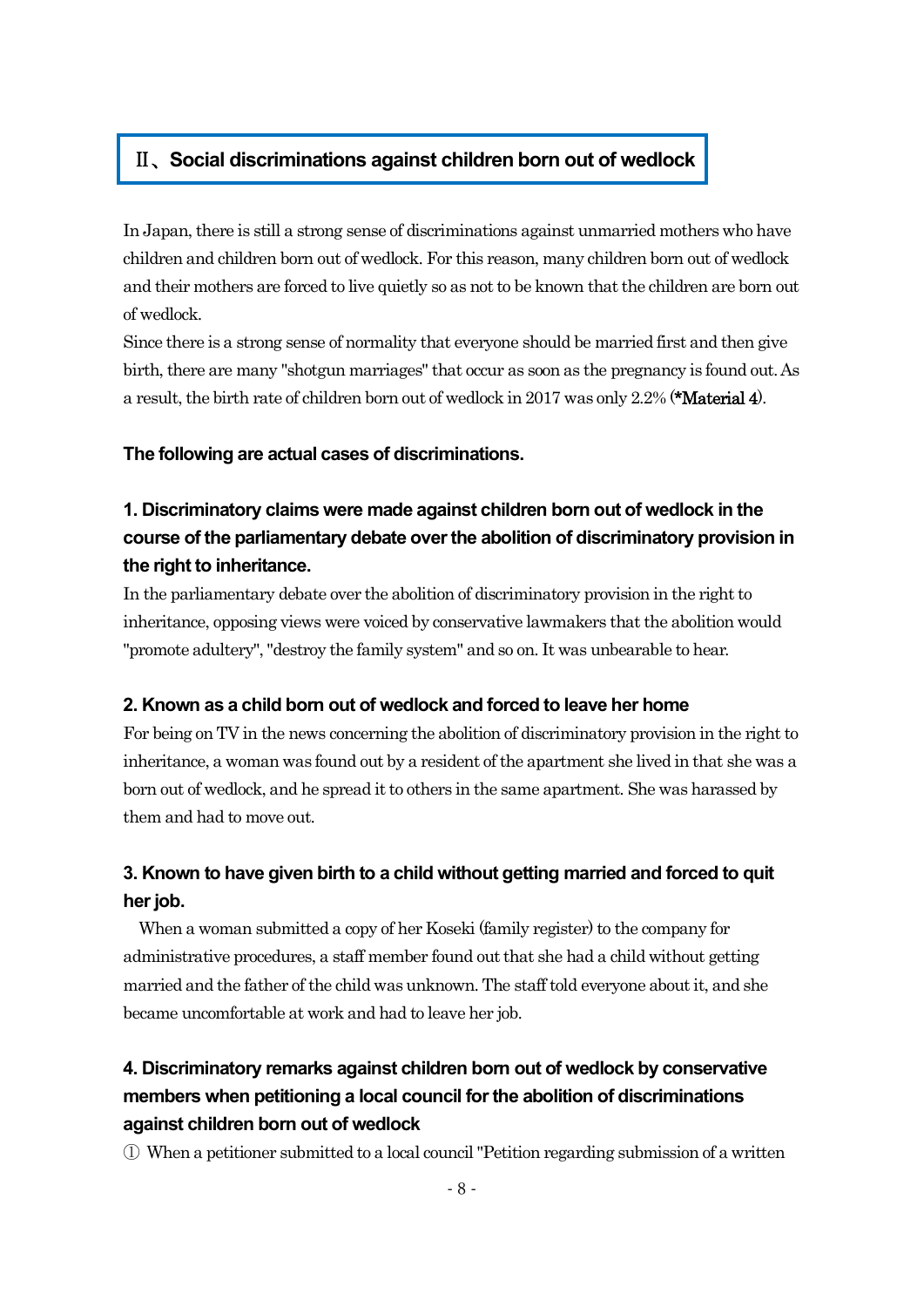opinion requesting the government to revise the Family Registration Law to eliminate discriminations against children born out of wedlock" and she was explaining the purpose of the petition at the committee meeting, she received discriminatory remarks from one of the attending committee members. When she said "My co-workers who knew that I was living unmarried with my partner accused me and told me that they felt sorry for the child and I was not a mother", a member of the committee yelled at her "You deserve it".

② While explaining the contents of the petition to lawmakers, she stated that it was not right for children to be discriminated against in the legal system when they had no responsibility. Then a conservative male member of the committee said, "Certainly there is no responsibility for the child. However, the mother had an affair with a man who she knew had a wife and children, and got pregnant. She could have had an abortion but she didn't so she should be blamed for that," which was selfish and discriminatory logic of men.

③ In another parliament, when a member from another congregation expressed her opinion on the petition to eliminate discriminations against children born out of wedlock, a conservative member told the member sitting next to him, laughing, that a child born out of wedlock was a child born of adultery.

In Japan, there are still many people who think that a child born out of wedlock is a child of a man with a wife and children (but that doesn't mean that they should be discriminated against and despised at all). Under the circumstances with the low status of women and a strong sense of discriminations against women, this has led to the idea that children born out of wedlock and their mothers deserve to be discriminated against.

\* Even in Japan, diverse family structures have been generated in which men and women raising children through de facto marriage, women raising children as unmarried single mothers, and LGBT people raising children together. Still, there are many conservative lawmakers who won't see or admit any of them.

### **5, Heartbreaking cries from children born out of wedlock received fortelephone consultation**

We, the Society for Abolishing the Family Registration System and Discriminations against Children Born out of Wedlock, have been working on telephone counseling since 2012 and have received the following voices even after the abolition of the discriminatory provision in the right to inheritance.

◎ "I was born out of wedlock and I had been suffered from being bullied for a long time. When I said I didn't have a father, I was told that I was "a mistress's child" or "a bastard". I was depressed by being discriminated against. I think of myself as half a man and feel so small." ◎ "I was told by a school teacher that I had no friends because I was an illegitimate child. After getting married, my husband blamed me, saying, 'Abastard like you is inferior and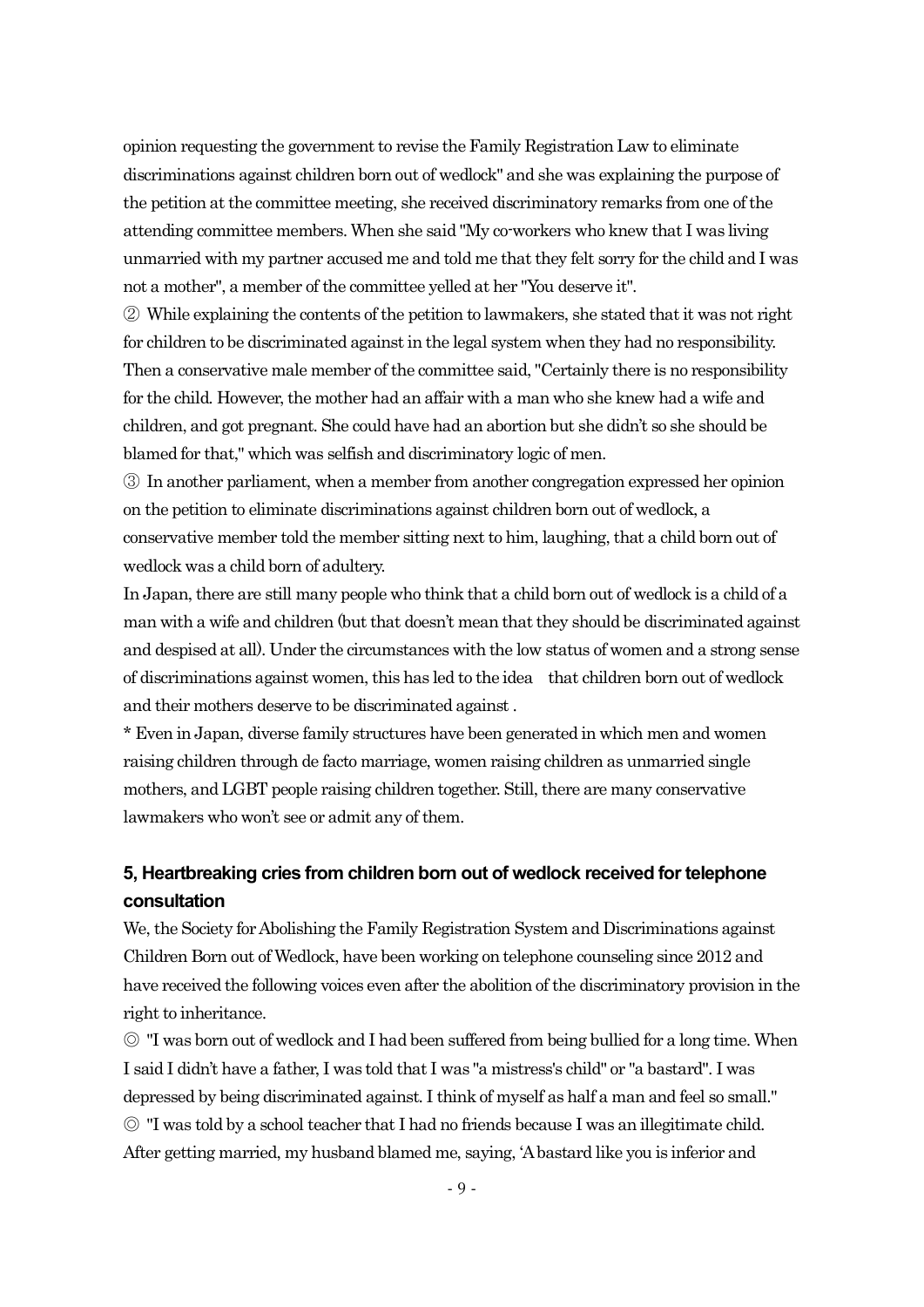usually cannot even get married.' I became mentally ill and got divorced."

◎ "I have been discriminated against so much that I feel ashamed of myself."

◎ "I have lived my life feeling sorry for being born. I cannot have confidence in myself."

◎ "I was discriminated against and depressed. I've always thought of myself as a being who should not be alive."

The discriminatory legal system against children born out of wedlock needs to be abolished as soon as possible in order to respond to the sorrows and cries of them.

# Ⅲ**, Movement for the abolition of discriminations against children born out of wedlock...from local parliaments and governments**

# **1. The appeals and petitions to amend the Family Registration Law to eliminate discriminations against children born out of wedlock have been adopted by local parliaments.**

With the abolition of the provision in the right to inheritance in December 2013, it was hoped that the problem of discriminations against children born out of wedlock would be resolved. However, the movement to abolish the discriminatory legal system against children born out of wedlock has stopped. Out of a fear that discriminations against children born out of wedlock may be buried in the darkness if nothing is done, we have been working on appeals and petitions (\*Material 5) to local councils since 2014, requesting the national government for the revision of Family Registration Law and the abolition of discriminations against children born out of wedlock; the abolition of the discriminatory column on birth notification and the family relations column on Koseki (the family register) (\*Footnote 6) .

By June this year, we contacted 21 local councils, and appeals and petitions have been adopted by 17 councils (in two of which, the proposal was adopted as a submission by members of the councils). In 3 of the 21 councils it has been abandoned in the continuous examination, and in 1 council it has been rejected.

**2. At the General Assembly of the "National Union Family Register and Resident Register Office Council", which is a gathering of family register affairs and resident register clerical staffs of local governments all around Japan, a request for revision of the Family Registration Law to eliminate discriminations against children born out of wedlock has been submitted to the government for two consecutive years.**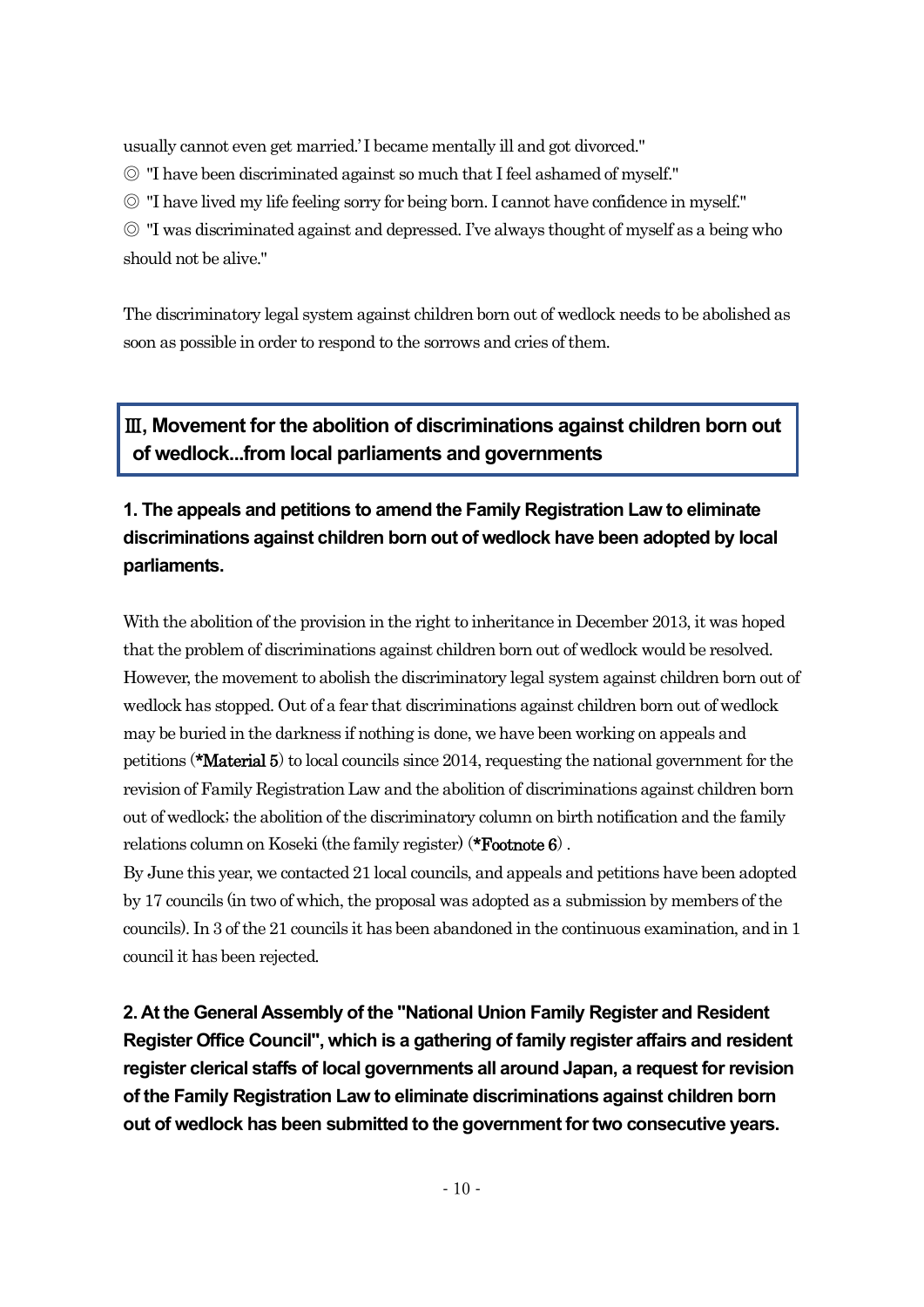This request is to ask the Ministry of Justice, which has jurisdiction over the family register affairs, to revise the Family Registration Law to abolish the discriminatory column of birth notification and abolish the family relations column of Koseki (the family register), as in the section 1 above. The fact that this request was adopted in 2018 and 2019 for the second consecutive year has a very significant meaning.

Because the local government officials across the country who are actually in charge of these practices at the local government offices request this for the reason below:

"In recent years, discriminations against children born out of wedlock have been abolished in other countries as well, and legal revisions to remove words for children born out of wedlock have been undertaken as the distinction between legitimate and illegitimate children is itself an unjust discrimination against children. The revision of Japan's Family Registration Law has been repeatedly recommended by the United Nations Human Rights Institutions, and it is hoped that the law will be revised as soon as possible in order to respect the human rights of children born out of wedlock.

It is quite reasonable to abolish the column for the family relations in order to eliminate the factors that may induce discriminations against children born out of wedlock and simplify the administration work of family registers by eliminating unnecessary items."(\*Material 6)

### **<Answer from the Civil Affairs Bureau of the Ministry of Justice>**

# \* Published in the June issue, page 59 of "Koseki" edited by the National Federation of Family Register Resident Register Office Council

In response to the above request, the Civil Affairs Bureau of the Ministry of Justice replied as follows and rejected the request:

"Regarding the descriptions of the distinction between legitimate and illegitimate children in birth notification pursuant to Article 49, Paragraph 2, Item 1 of the Family Registration Law, the judgment of the Supreme Court on September 26, 2013 said, 'At least it is difficult to deny that it contributes to the convenience of processing administrative paperwork,'and it is also an issue that has a lot of different opinions.

In addition, the Family Registration Law provides that not only the gender but also family relations should be stated in Koseki (the family register), and because of the historical background of notarizing the birth order of the child as a person's status, we believe that there is a large public consensus about the family relations'being entered..

Therefore, it is difficult to comply with the request."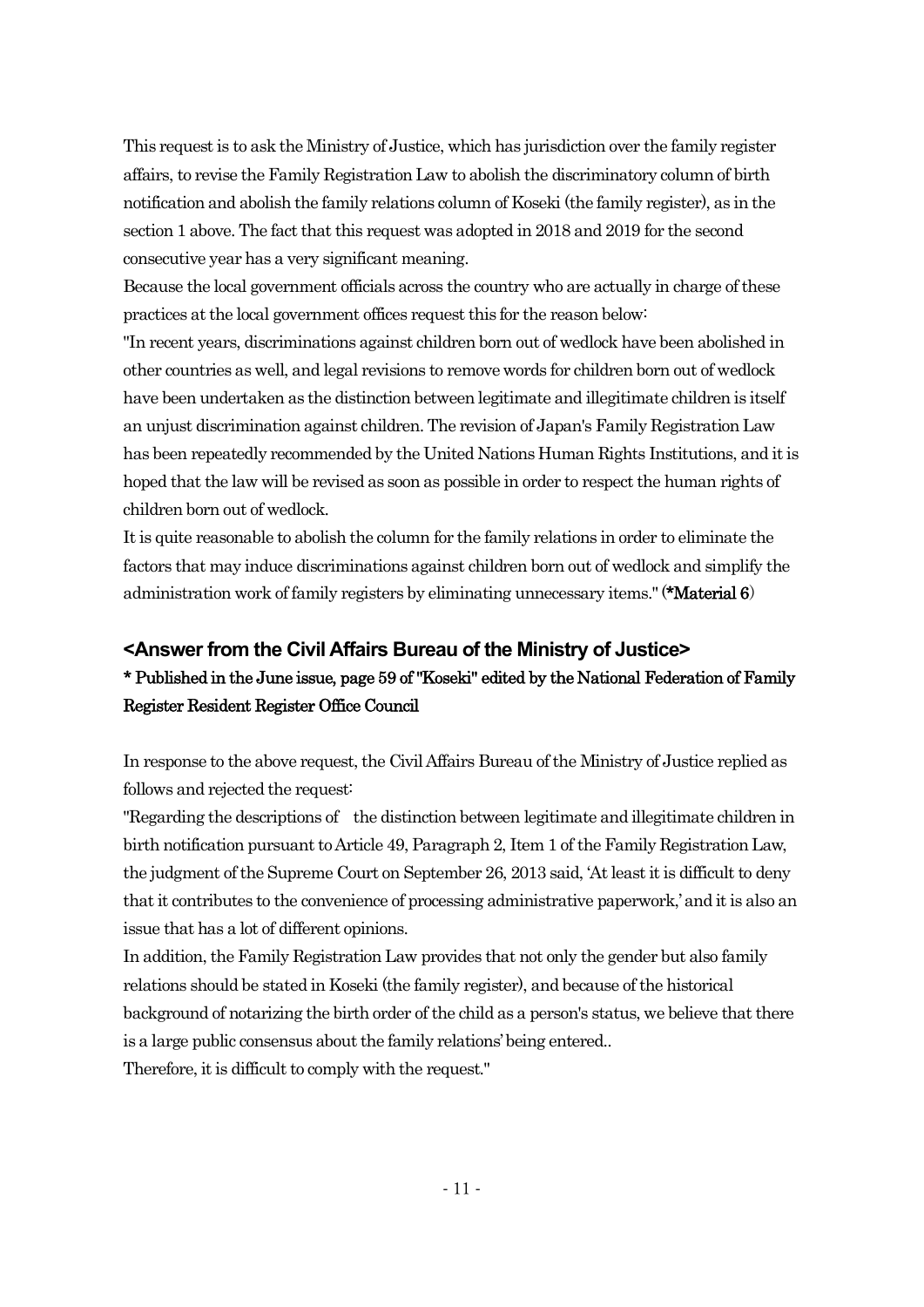\*\*\*\*Footnotes\*\*\*\*

# **\*Footnote (1) : Preliminary Questionnaire B5, Human Rights Committee, November 24, 2017**

"We would also like you to report on measures to eliminate all discriminatory provisions regarding the status of children out of wedlock." Japan answered to this inquiry in its report dated April 19, 2020, as follows:

"In December 2013, the law for partial revision of the Civil Code was enacted to delete its provision which provided that the share of inheritance of an illegitimate child shall be half of the share of inheritance of a legitimate child, and to make the share of inheritance between a legitimate child and illegitimate child equal. The law came into effect in the same month."

### **\*Footnote (2): Supreme Court First Bench judgment on September 26, 2013**

The Supreme Court's decision in a dispute over whether or not the provision of the Family Registration Law, which required birth notification to state whether a child was born "legitimate" or "not legitimate", violated the Constitution. It ruled that "It cannot be said that the provision stipulates unreasonable discriminatory treatment in relation to a legitimate child and it does not violate Article 14 Item 1 of the Constitution (equality under the law)." However, it also pointed out that "requiring the description is not indispensable for paperwork" (unanimous opinion of the five judges). Furthermore, Judge Ryuko Sakurai mentioned in her supplementary opinion the need to revise the system, saying, "It is desirable to consider reviewing the system, including changing the descriptions. "

# **\*Footnote (3) : Article 49, Paragraph 2 of the Family Registration Law (notification of birth)**

The following matters shall be entered in the notification form:

1. the gender of the child, and whether the child is legitimate or not legitimate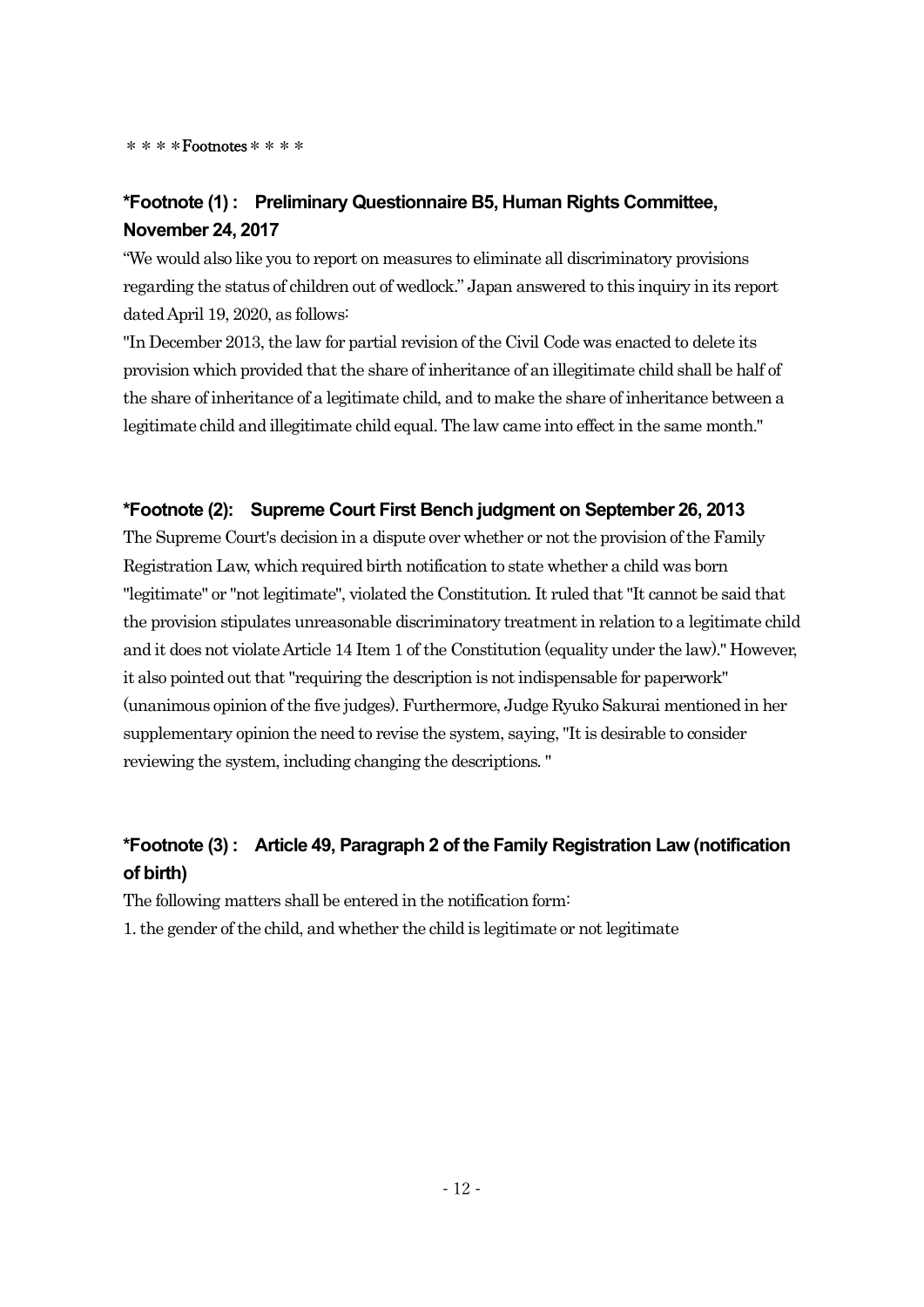# **\*Footnote (4) : Ministry of Justice Min-I No. 729, March 24, 2010 Director, First Civil Affairs Division, Civil Affairs Bureau, Ministry of Justice Handling of the cases where** the "Relations with Father and Mother" column of birth notification is not entered at the time of notification of the birth of an illegitimate child (Notice)

Regarding the above cases, they shall be handled as follows.

Please be noted and arrange for the heads of your regional offices and the heads of cities, wards, and villages in your area of jurisdiction to be informed.

#### **Notice**

1 If there is no entry whether the child is "legitimate or not legitimate"in the "Relations with Father and Mother" column of the notification:

(1) An amendment to state whether the child is "legitimate or not legitimate" shall be requested.

(2) If the applicant do not follow the request in (1) above, another way of amendment shall be requested to clarify the surname of the illegitimate child or which Koseki the child should be registered by entering comments in the remarks column of the notification form such as "the child takes the mother's surname" or "the child is enrolled in the mother's Koseki (family register)".

# **\*Footnote (5) : From the words of a mother who has struggled with guilt for over 20 years because her son was described as "male" in Koseki (the family register)**

"While studying about the inheritance by will, I learned from Mr. Shuhei Ninomiya's book 'Family Law 5th Edition'that it was possible to correct the discriminatory expressions of family relations in Koseki, and I went to a ward office in order to correct the family relationship and reproduce Koseki.

When my son was born, I was told that his family relationship in Koseki was going to be "male" instead of "first son," and I remember feeling sad because of the discriminatory description and feeling pain because of the guilty that it was my fault.

That feelings never went away so I was really happy when I found out that the description of the family relations could be corrected. After correcting it, I felt indescribable emotions welling up in me like I finally made atonement for my sin and the tears came into my eyes. Discriminations that children are not responsible for, such discriminations should be eliminated."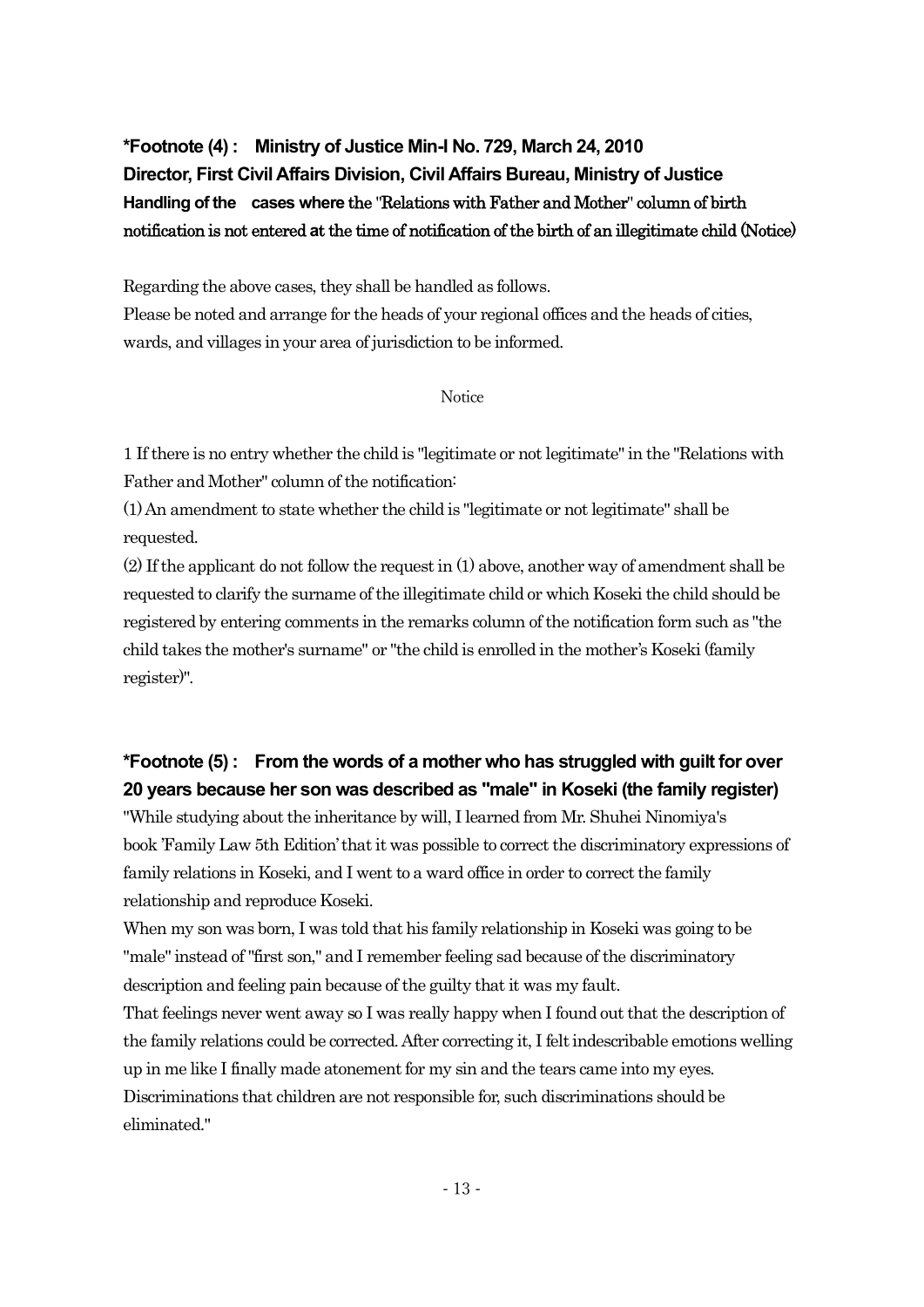### **\*Footnote (6) : Article 13 of the Family Registration Law**

In Koseki (the family register), the following matters shall be entered for each person in Koseki in addition to the registered domicile:

4. the names of his/her natural parents and his/her relationship with his/her natural parents;

5. in the case of an adopted child, the name(s) of his/her adoptive parent(s) and his/her relationship with his/her adoptive parent(s);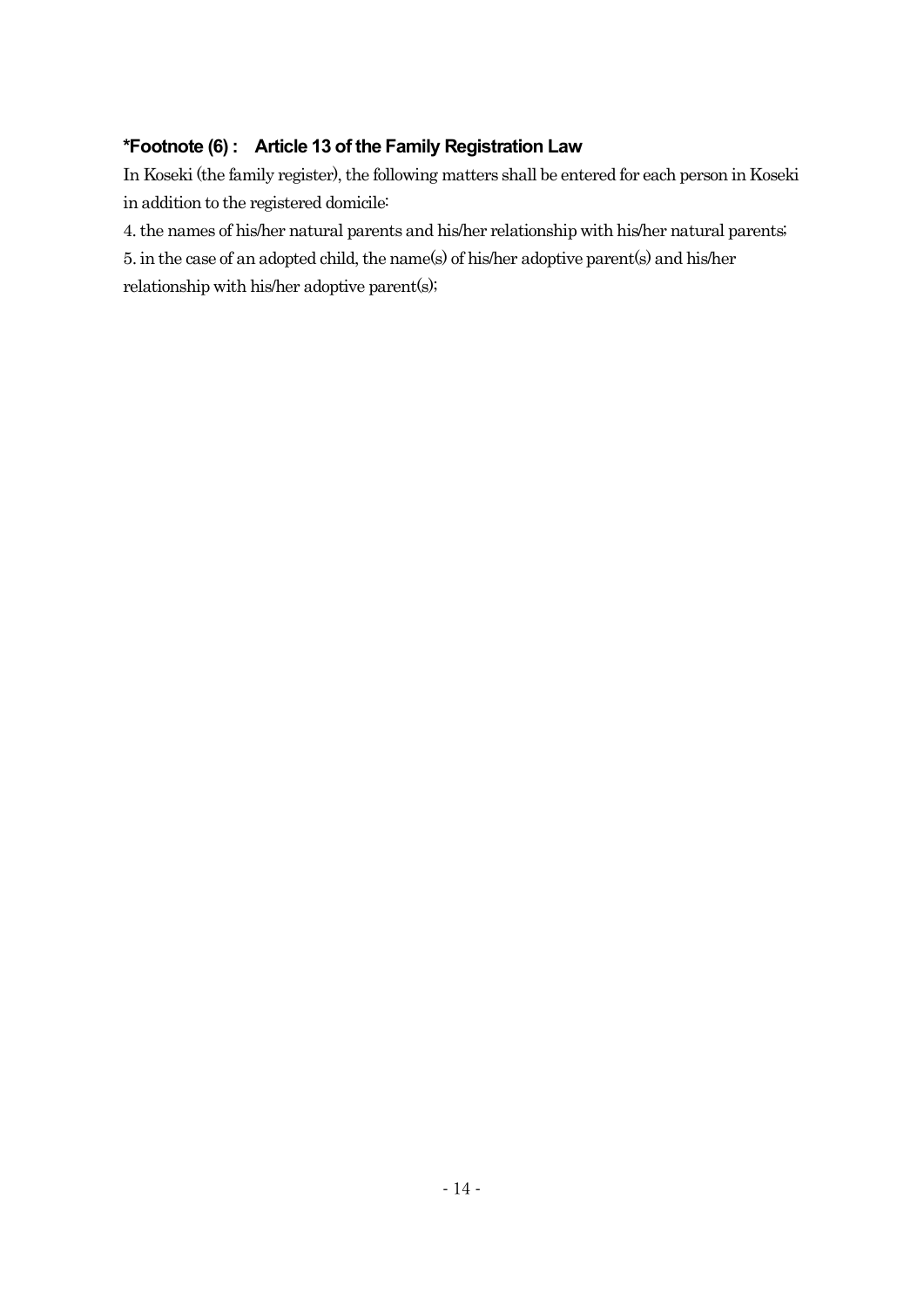# $***$  \* \* Materials \* \* \* \*

# 【\***Material 1**】**Birth Notification**

# dd/mm/yyyy A person who submits the birth notification

# To whom it may concern is required to mark this column.

|        | (Pronunciation |                                                               |            | Relations  |                 |                |               |
|--------|----------------|---------------------------------------------------------------|------------|------------|-----------------|----------------|---------------|
|        |                | Surname                                                       | FirstName  | with       |                 | Legitimate     | $\Box$ male   |
|        | Name           |                                                               |            | Father and |                 | Not legitimate | $\Box$ female |
| Child  |                |                                                               |            | Mother     |                 |                |               |
|        | Time of Birth  |                                                               | dd/mm/yyyy | am/pm      |                 |                |               |
|        | Place of Birth |                                                               |            |            |                 |                |               |
|        | Address        |                                                               |            |            |                 |                |               |
|        | (Place of      |                                                               |            |            |                 |                |               |
|        | Resident       | Relations with Head of Household<br>Name of Head of Household |            |            |                 |                |               |
|        | Registration)  |                                                               |            |            |                 |                |               |
|        | Name of        | Father                                                        |            |            | Mother          |                |               |
|        | Father and     |                                                               |            |            |                 |                |               |
| Father | Mother         |                                                               |            |            |                 |                |               |
| And    | Date of Birth  |                                                               |            |            |                 |                |               |
| Mother | (Age when the  | dd/mm/yyyy (Age)                                              |            |            | dd/mm/yyyy(Age) |                |               |
|        | child was      |                                                               |            |            |                 |                |               |
|        | born)          |                                                               |            |            |                 |                |               |
|        | (omitted)      |                                                               |            |            |                 |                |               |
|        |                |                                                               |            |            |                 |                |               |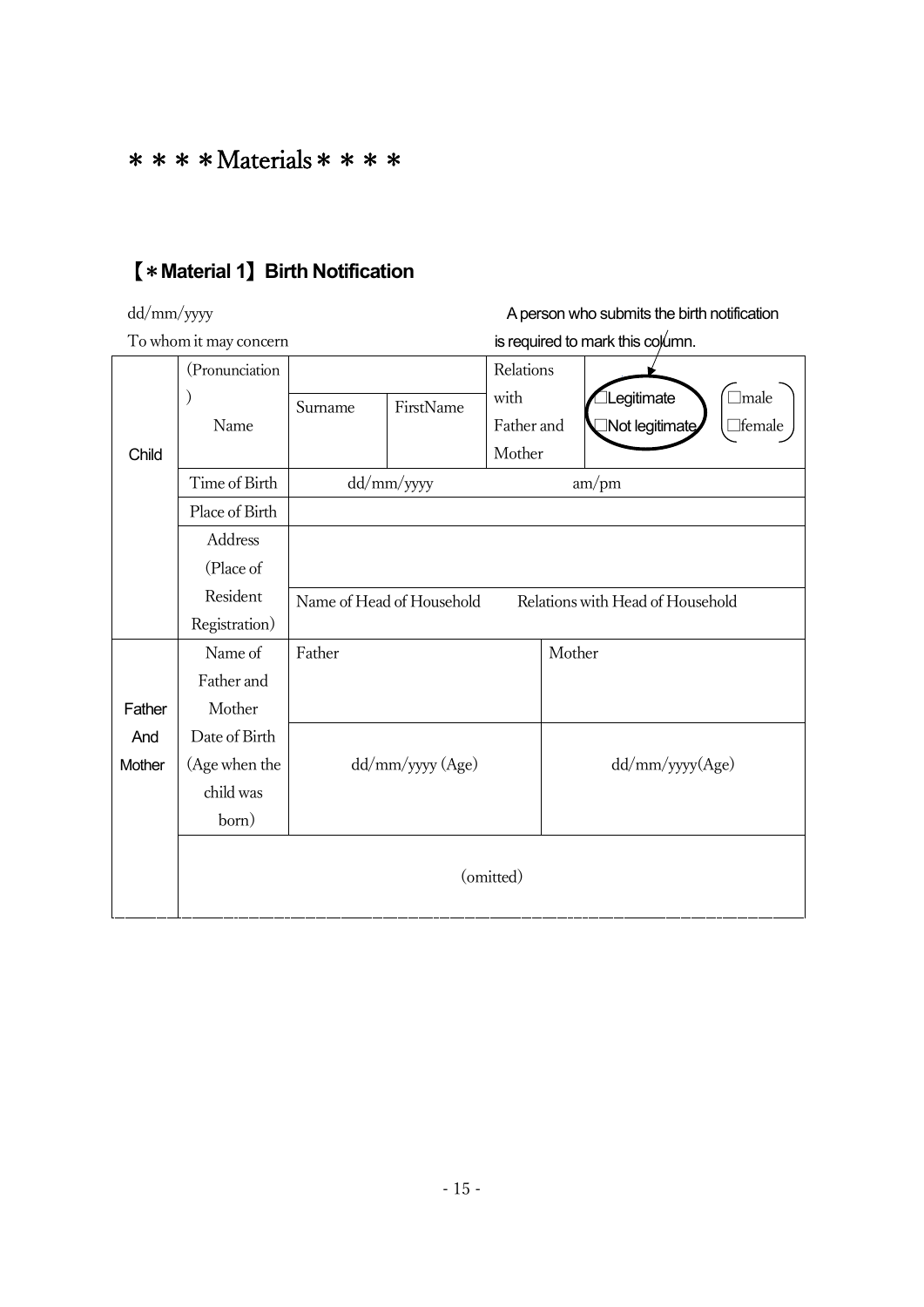# 【\***Material 2**】**Koseki (Family Register)**

In the column of family relations with the parents, there is still discriminatory description by which anyone can see at first sight that the person registered was born out of wedlock.

| Permanent Domicile             | 1-4 Ogikubo, Suginami-ku, Tokyo                      |  |  |  |  |
|--------------------------------|------------------------------------------------------|--|--|--|--|
| Name                           | Kohno Taro                                           |  |  |  |  |
| Matters of the Family Register | [Registered Date] dd/mm/yyyy                         |  |  |  |  |
|                                |                                                      |  |  |  |  |
| Compilation of the Family      |                                                      |  |  |  |  |
| Register                       |                                                      |  |  |  |  |
| Person recorded in the Family  | [Name] Taro                                          |  |  |  |  |
| Register                       | [Date of Birth] dd/mm/yyyy<br>Marital Status Husband |  |  |  |  |
|                                | [Father] Kohno Tadashi                               |  |  |  |  |
|                                | [Mother] Kohno Yoshi                                 |  |  |  |  |
|                                | First Son<br>(Relationship)                          |  |  |  |  |
|                                |                                                      |  |  |  |  |
| Person recorded in the Family  | [Name] Une                                           |  |  |  |  |
| Register                       | [Date of Birth] dd/mm/yyyy<br>Marital Status Wife    |  |  |  |  |
|                                | [Father] Okada Tarou                                 |  |  |  |  |
| Mother) Yamada Haru            |                                                      |  |  |  |  |
| [Relationship]<br>[Female]     |                                                      |  |  |  |  |
|                                |                                                      |  |  |  |  |

"Female" means that she was born out of wedlock.

"First Son" means that he was born in wedlock.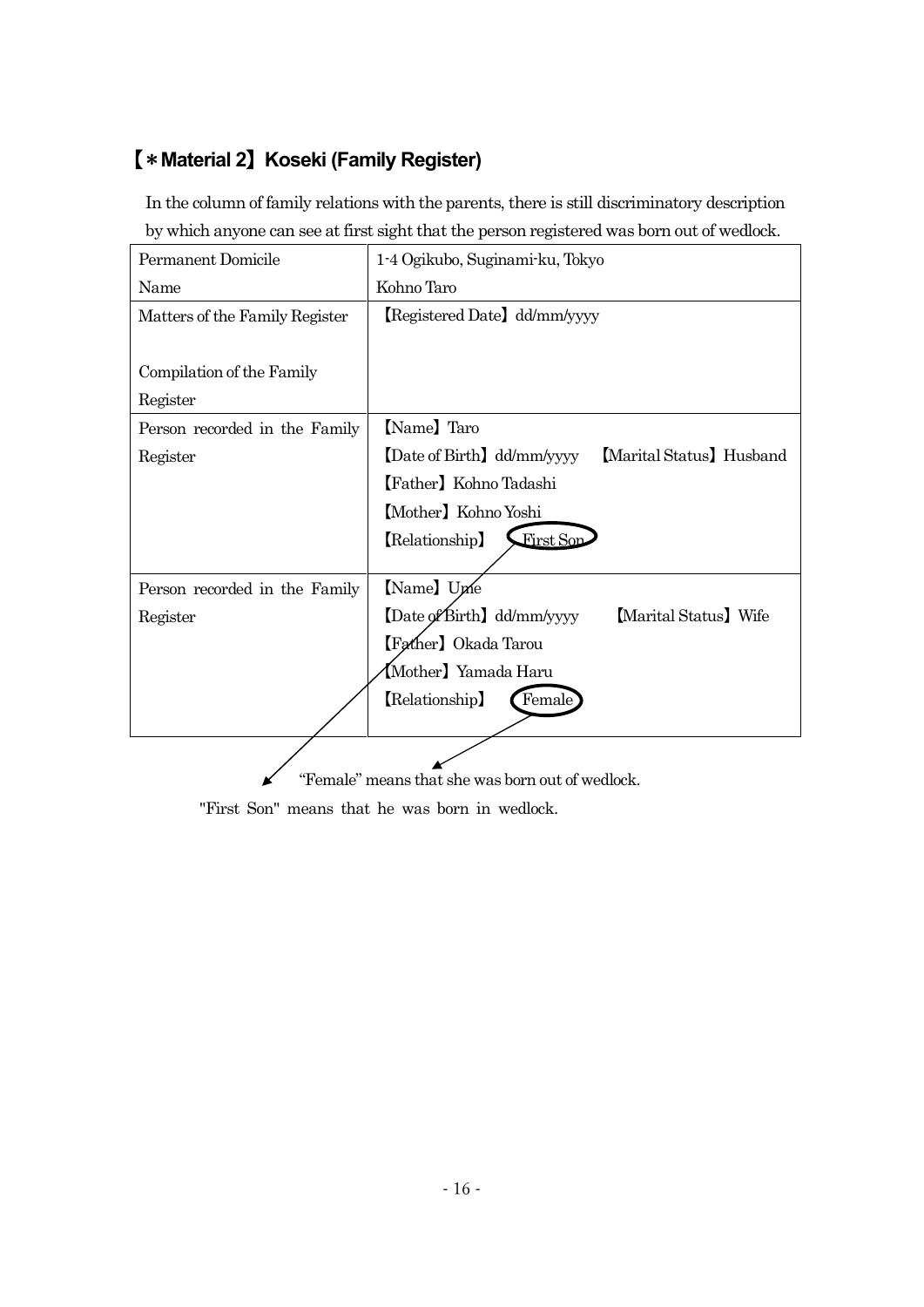# 【\***Material 3** 】**The number of the application for the correction and the remaking with regard to the discriminatory description against children born out of wedlock in Koseki (the family register) since the start of the system. (The yearly number and the total number)**

| Each year since the start month of the system                              | Application for<br>the correction | Application for<br>the remaking |
|----------------------------------------------------------------------------|-----------------------------------|---------------------------------|
| November 2004 - March 2005                                                 | 3,750                             | 1,236                           |
| April 2005 - March 2006                                                    | 4,556                             | 907                             |
| April 2006 - March 2007                                                    | 3,626                             | 436                             |
| April 2007 - March 2008                                                    | 3,455                             | 285                             |
| April 2008 - March 2009                                                    | 3,897                             | 660                             |
| April 2009 - March 2010                                                    | 3,222                             | 434                             |
| April 2010 - March 2011                                                    | 3,064                             | 287                             |
| April 2011 - March 2012                                                    | 2,693                             | 205                             |
| April 2012 - March 2013                                                    | 2,640                             | 214                             |
| April 2013 - March 2014                                                    | 2,504                             | 181                             |
| April 2014 - March 2015                                                    | 2,426                             | 230                             |
| April 2015 - March 2016                                                    | 2,412                             | 249                             |
| April 2016 - March 2017                                                    | 2,056                             | 189                             |
| April 2017 - March 2018                                                    | 1,931                             | 168                             |
| April 2018 - March 2019                                                    | 1,998                             | 132                             |
| April 2019 - March 2020                                                    | 1,880                             | 119                             |
| The total number from Nov. 2004 (when the system started)<br>to March 2020 | 46,110                            | 5,932                           |

\*Investigated by Civil Affairs Bureau, The Ministry of Justice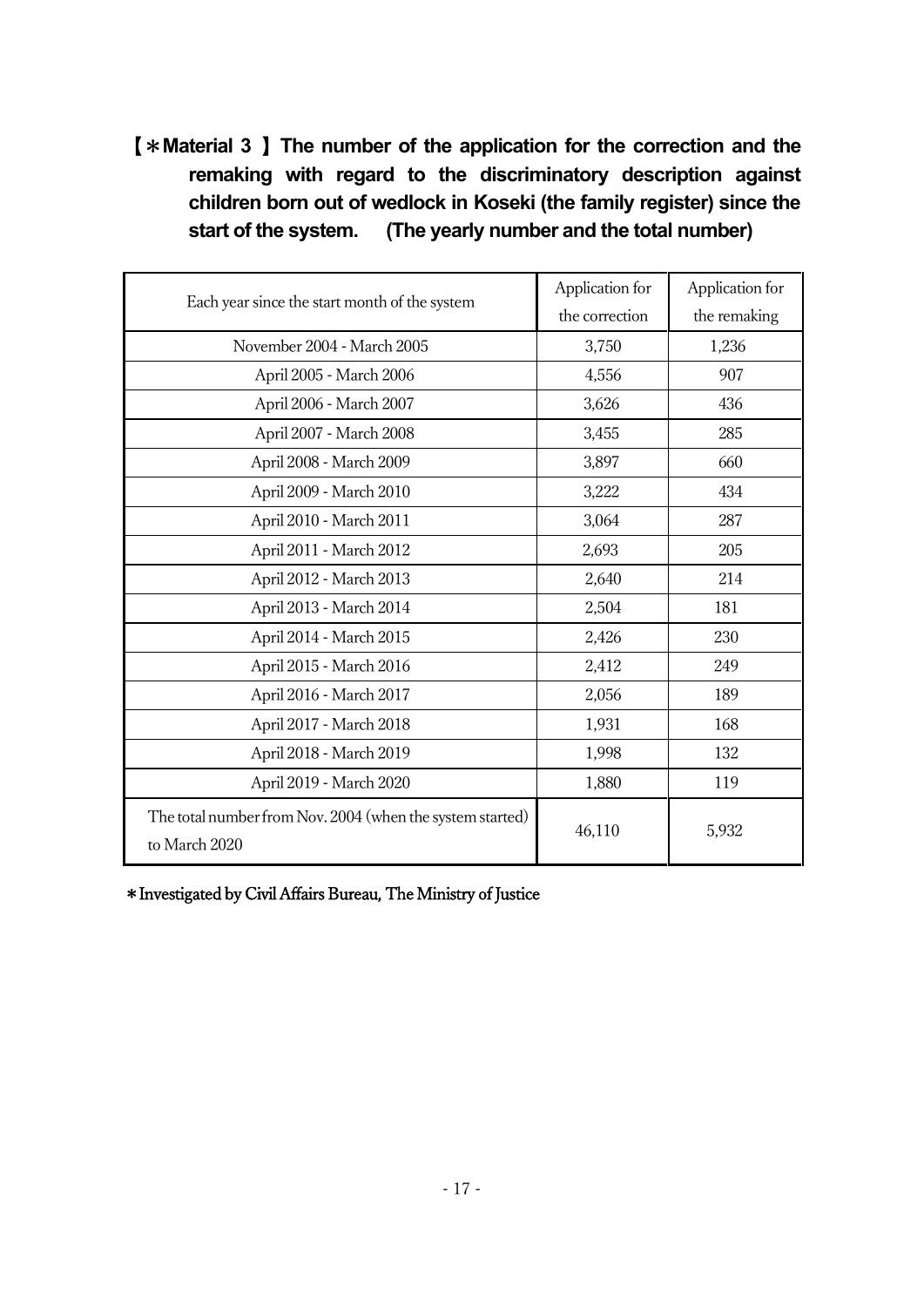# 【\***Material 4**】**International comparison of birth rates of children born out**

| Name of country | Year | Percentage        |             | Percentage |
|-----------------|------|-------------------|-------------|------------|
|                 |      | (9 <sub>0</sub> ) | recent year | (9/0)      |
| Japan           | 2003 | 1, 93             | 2017        | 2, 2       |
| South Korea     | 2012 | 2, 1              | 2016        | 1, 9       |
| France          | 2002 | 44.3              | 2015        | 59.1       |
| Germany         | 2003 | 26.20P            | 2015        | 35.0       |
| Italy           | 2002 | 10.80e            | 2015        | 30.0       |
| Sweden          | 2003 | 56.0              | 2015        | 54.7       |
| U.K.            | 2003 | 43. 10p           | 2015        | 47.9       |
| U.S.A.          | 2002 | 33.96             | 2015        | 40.3       |

### **of wedlock**

Note: The figures of the U.K. are provisional.

Data: Eurostat "Population and Social Conditions"

U.S. Department of Health and Human services

"National Vital Statistics Reports" The National Statistical Office of Korea

2004 Declining Birthrate White Paper from the Cabinet Office and 2018 Vital Statistics

from the Ministry of Health, Labor and Welfare

\*eis from statistics, p is provisional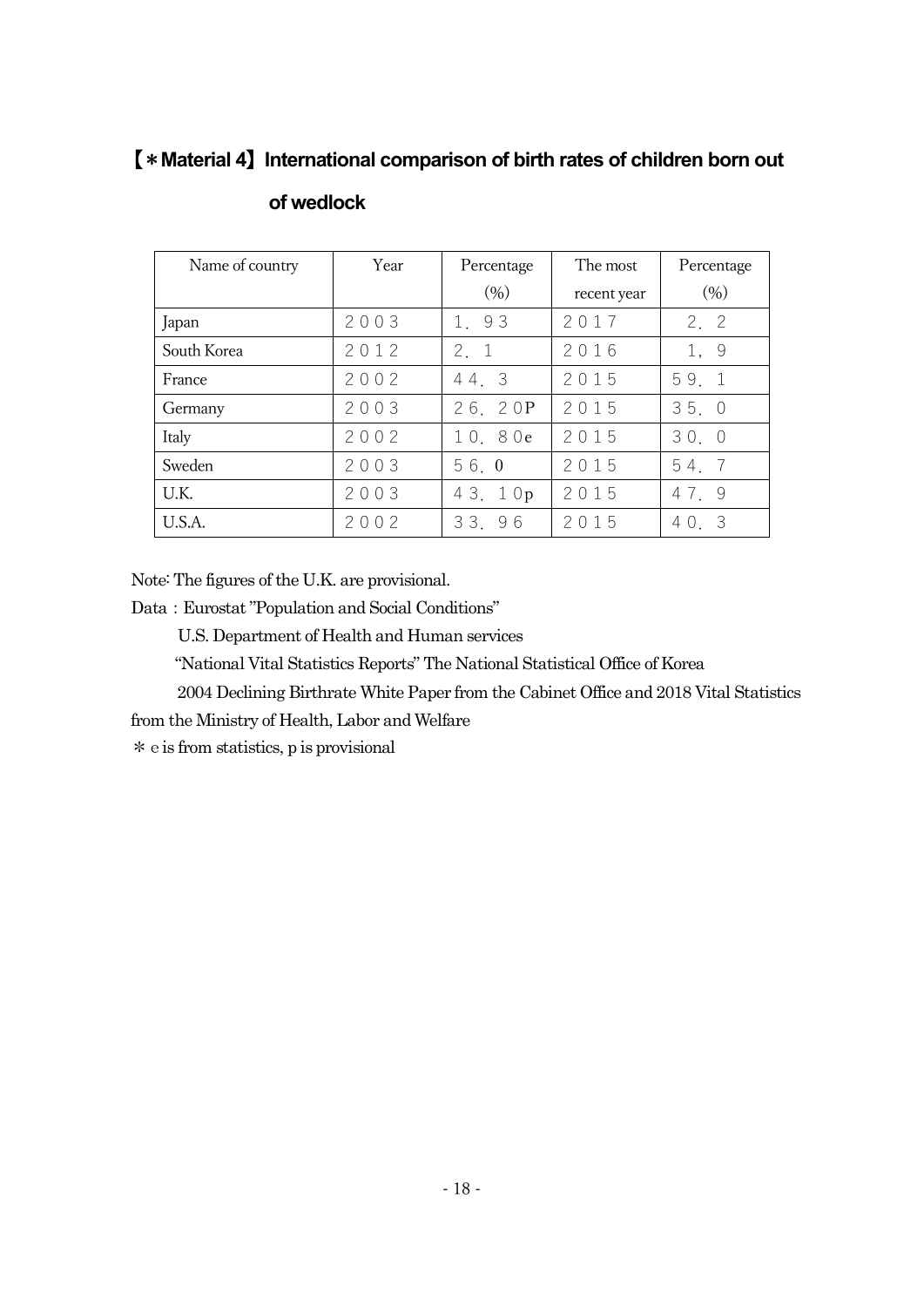# **[**\***Material 5] Petition to the Tokyo Metropolitan Assembly adopted on March 27, 2020**

# Petition regarding submission of a written opinion requesting the government to revise the Family Registration Law to eliminate discriminations against children born out of wedlock

Submitted December 5, 2019

Ryoichi Ishikawa, Chairman of the Tokyo Metropolitan Assembly

Society for Abolishing the Family Registration System and Discriminations against Children Born out of wedlock

### Purpose of Petition

In your parliament, please submit an opinion requesting the government to revise the Family Registration Law, including the following:

1 Delete Article 49, Paragraph 2, Item 1 of the Family Registration Law, and abolish the entry fields for legitimate and illegitimate children.

2 Amend Article 13, Item 4 and 5 of the Family Registration Law, and abolish the column for family relations with the actual parents and with the adoptive parents. If a column is needed to clarify the gender due to the abolition of the relations column, please provide a gender column.

#### Reason for petition

On September 4, 2013, the Grand Bench of the Supreme Court with 14 judges unanimously agreed that the provision of the Civil Code, which provided that the inheritance of a child born out of wedlock shall be the half of that of the child born in wedlock (Civil Code Article 900, Item 4 proviso),violated the constitution. This provisionhas already been amended and put into effect at the extraordinary Diet session of the same year. At the same time, the Ministry of Justice was preparing a "proposed amendment to the family registration law" that would eliminate the entry fields for "legitimate and not legitimate"., but the Ministry of Justice refrained from submitting the amendment because "it is not urgent" for part of the reason that the Supreme Court First Bench decided on September 26 of the same year that the provision of Article 49, Paragraph 2, Item 1 of the Family Registration Law was constitutional.

However, this provision makes little sense since the most significant civil law provision separating children born in and out of wedlock was abolished. It is also completely unnecessary in terms of family register practices for creating a Koseki based on a birth notification.

The Supreme Court First Bench certainly issued a judgment that it was constitutional ,but it clearly states that this provision is "not an essential request for paperwork"although "it does not violate the Constitution," and furthermore a supplementary opinion by Judge Sakurai is added that it should be reviewed on legislation. So it is never meant to go along with the status quo. Moreover, in recent years, elimination of discriminations against children born out of wedlock has been happening in other countries and related laws are being amended as the distinction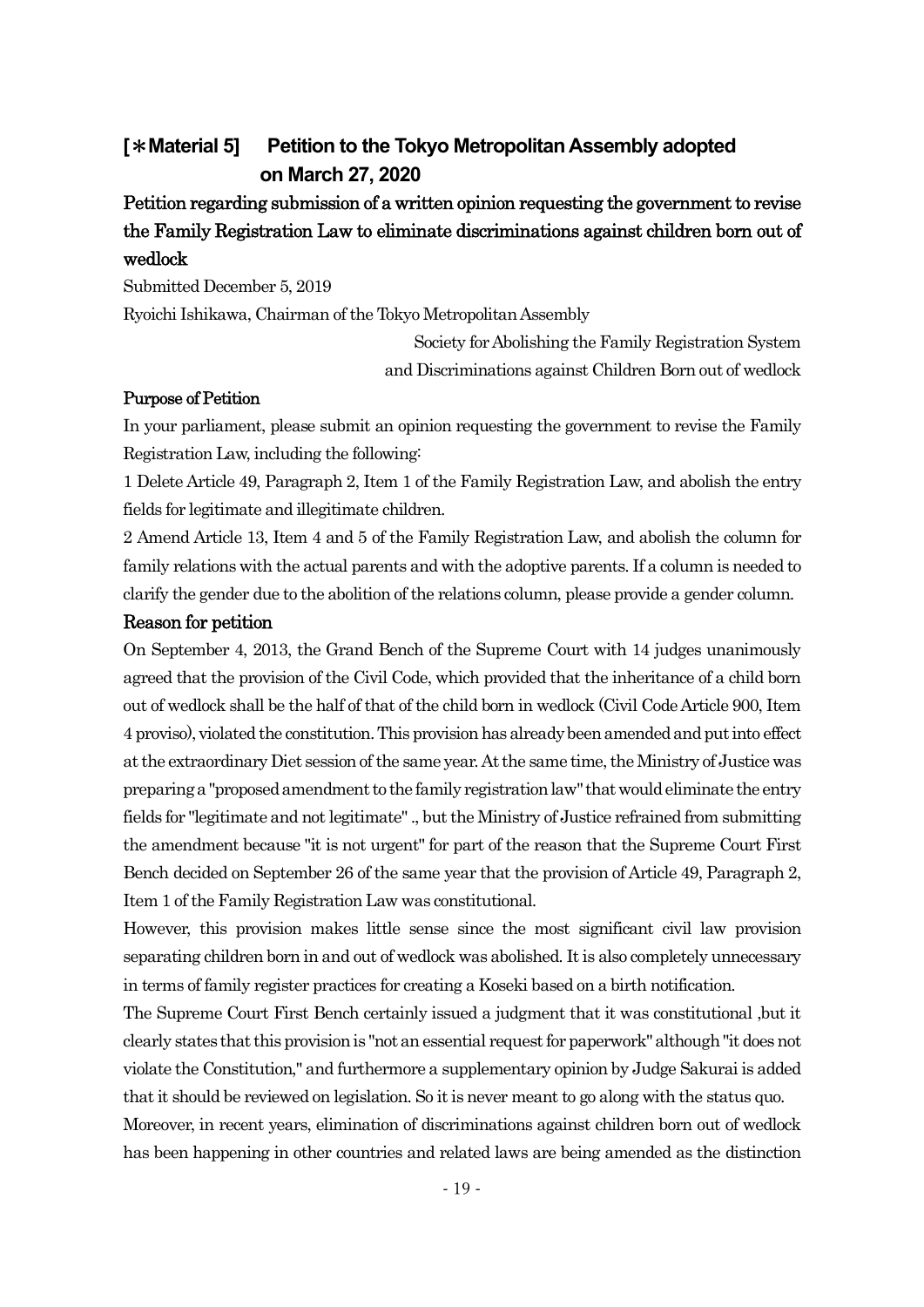itself between children born in wedlock and children born out of wedlock is an unfair discrimination against children. Japan has been repeatedly recommended by the United Nations organizations on human rights for legal reform together with the discriminatory provision inthe right to inheritance which has already been abolished. It is desired that the law will be revised as soon as possible for the sake of respect for human rights of children born out of wedlock.

Originally, the order of birth in the family relations column was used to clarify the order of succession to family headship, which was abolished after the WW II, and is now completely unnecessary. In addition, children born out of wedlock whose birth notification was filed before the revision of the system in November 2004 are described as "male / female", and this is also a factor of discrimination against children born out of wedlock. Although it is possible to change the description upon the request from the child or the mother, it is difficult to come forward on her/his own when there are discriminations against children born out of wedlock. Many people do not know about the amendment to the system because there is little publicity by the government and administrations. Therefore, it is extremely rational to abolish the relations column in order to remove the factors of discriminations against children born out of wedlock and to simplify the clerical work by abolishing unnecessary items in the family register practices.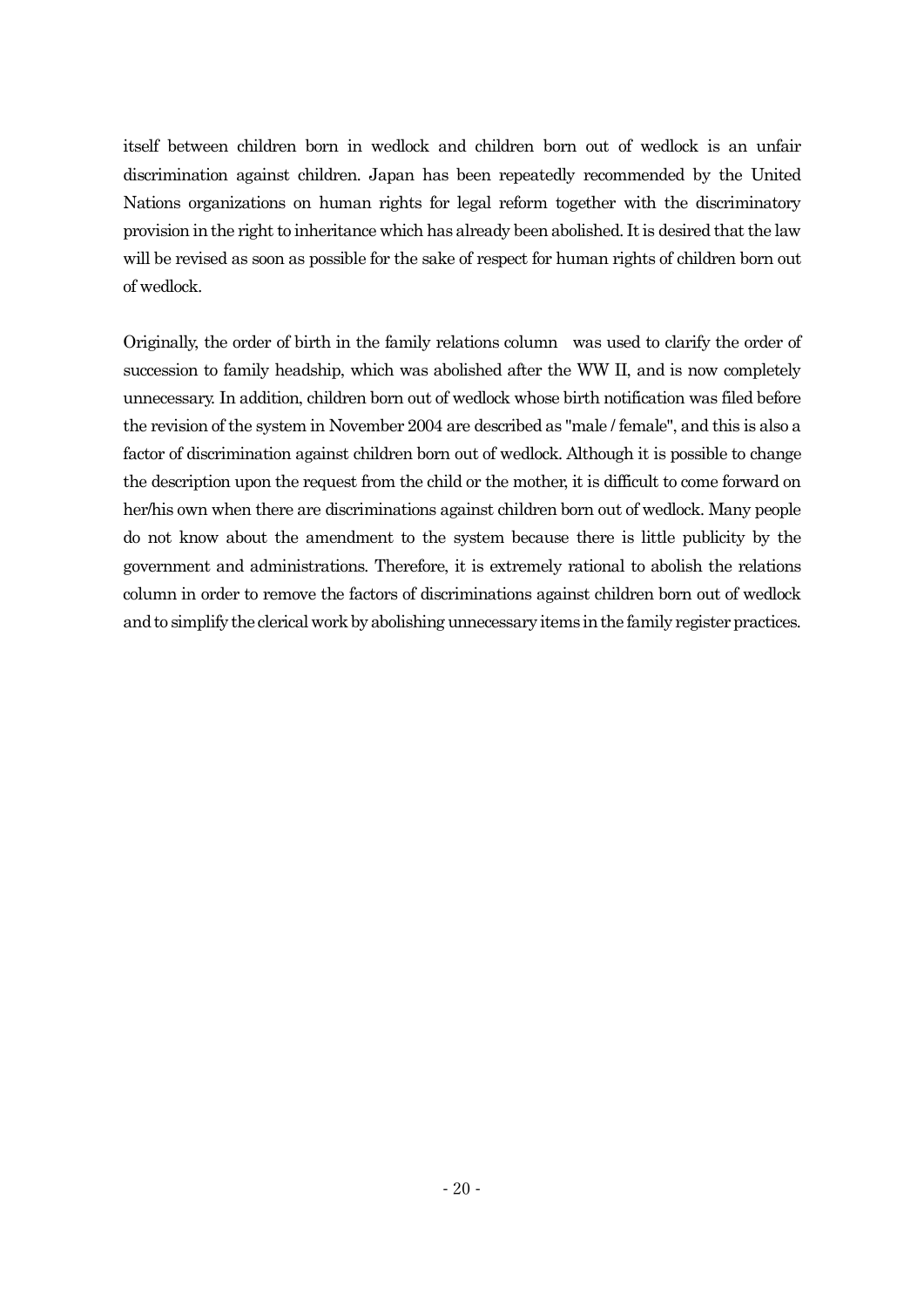# **[**\* **Material 6] Adopted requirements at the General Assembly of the National Union Registered Family Resident Register Office Council in 2019**

**To revise Article 49, Paragraph 2, Item 1 of the Family Registration Law and abolish the entry column to check whether a child is legitimate or not legitimate in birth notification.**

**To revise Article 13, Item 4 and 5 of the Family Registration Law, abolish the relations column with birth parents and adoptive parents, and add a gender column.**

### **(Kanagawa Prefectural Family Register and Resident Register Office Council\*)**

### (Reason)

On September 4, 2013, the Grand Court of the Supreme Court ruled that the provision of the Civil Code (Article 900, Item4 proviso),which provided that the legal inheritance share of a child born out of wedlock shall be one-half of the child born in wedlock, was a violation of the constitution, and this provision was already amended and put into effect at the extraordinary Diet session in December of the same year. At the same time, the Ministry of Justice prepared a "proposed amendment to the family registration law" to eliminate the entry column to check whether a child is legitimate or not in birth notification, but it was not submitted because some of the ruling parties didn't agree on it.

On September 26, 2013, the Supreme Court's first court decided that this provision ofthe Family Registration Law was constitutional, but declared that "the column is not exactly essential" although "it cannot be said that it is illegal." Furthermore, there is a supplementary opinion that it should be reviewed on legislation.

In recent years, elimination of discriminations against children born out of wedlock has been happening in other countries as well, and legal revisions which remove words for children born out of wedlock have been undertaken because the distinction itself between legitimate and illegitimate children is an unfair discrimination against children. The provisions of Japan's Family RegistrationLaw have been repeatedly recommended for revision by the United Nations organizations on human rights, and it is desired that the laws will be amended as soon as possible for the sake of respect for human rights of children born out of wedlock.

In November 2004, the way of describing family relations for children born out of wedlock was changed and they are also described as "first son / first daughter" and etc., but the family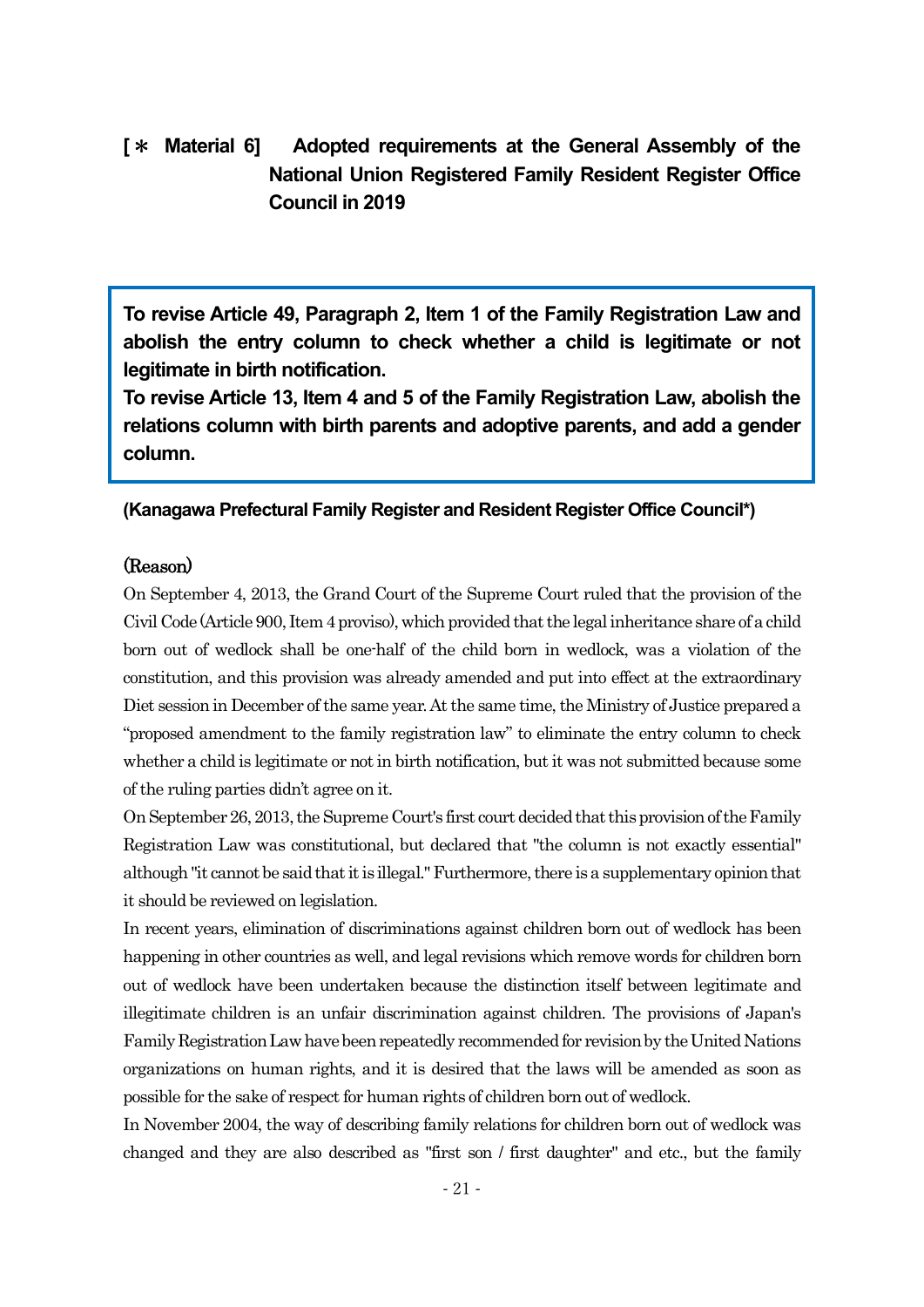relations of Koseki (the family register) of children born out of wedlock whose birth notification was submitted before that time (up to October 2004) are described as "male / female", which clearly identifies them as children born out of wedlock. Although it is possible to change the description upon a request by the child or the mother, some people hesitate coming forward for fear that others will find out and some people do not know the revision of the system.

The entry of the birth order in the family relations of Koseki was made for the purpose of clarifying the order of succession to family headship, and it has been meaningless since the family headship system was abolished after the war. Under the current way of describing family relations, every time a birth notification for a child born out of wedlock is submitted, the local government has to go back to the childbearing age of the mother in order to confirm the birth order, which is a meaningless paperwork.

It is extremely rational to abolish the relations column in order to remove the factors that may induce discriminations against children born out of wedlock and to simplify clerical work by eliminating unnecessary matters in the family register practices. Therefore, we request it as the main text.

\*A council composed of municipalities in Kanagawa Prefecture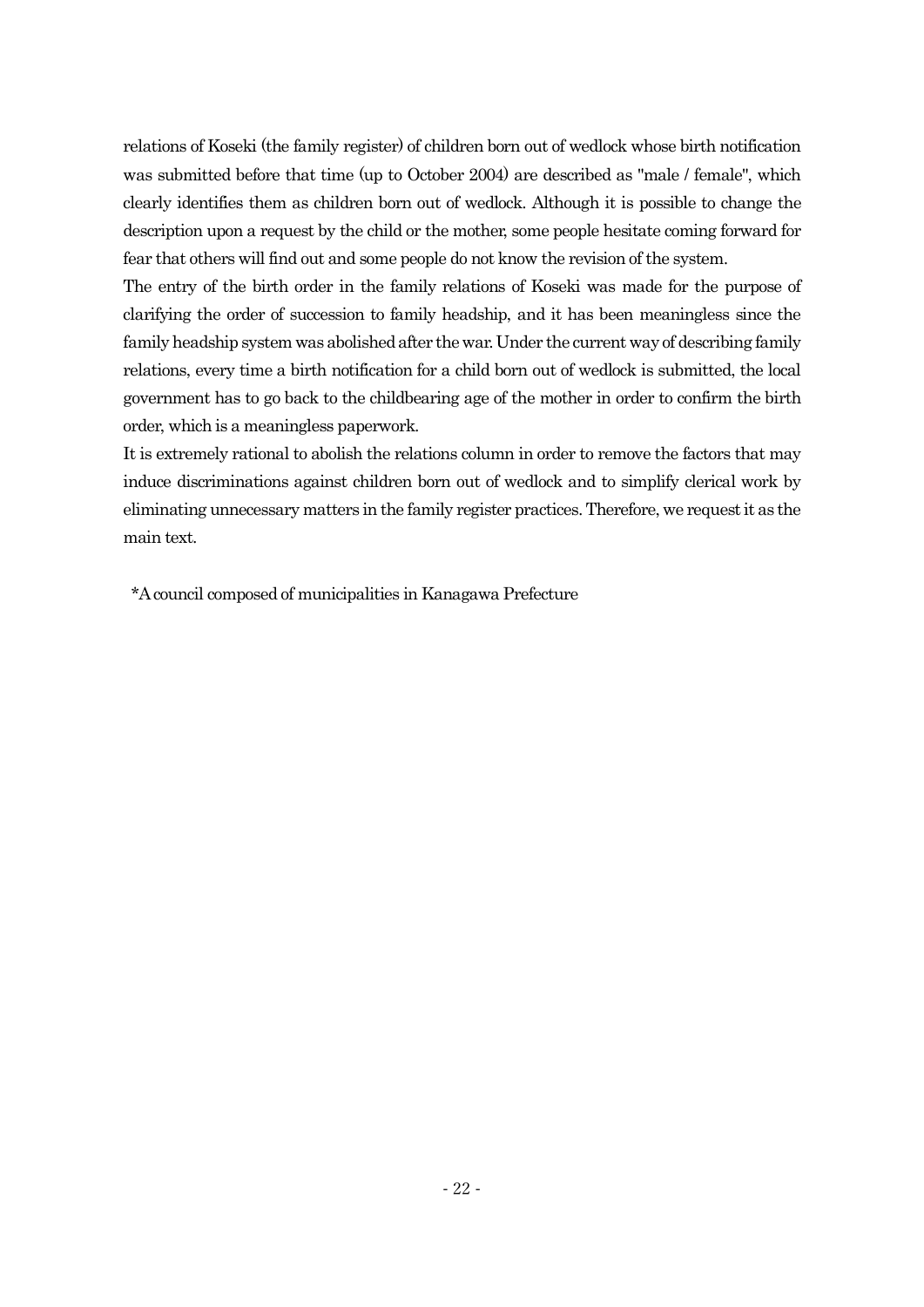# **[**\***Material 7] Concerns and recommendations from the Commissions of the United Nations Conventions on Human Rights**

# **1. Concerns and Recommendations regarding discrimination against children born out of wedlock by the Human Rights Committee <Year 2008 Concerns and Recommendations >**

28. "We again express concerns that children born out of wedlock are discriminated against in relation to acquisition of nationality, the right to inheritance and birth notification (Paragraph 1 of Article 2, Article 24 and 26 of the Covenant)."

"The government as a contract party should eliminate any discriminatory provisions against children born out of wedlock including Article 3 of the Nationality Act, Article 900 Item 4 of the Civil Code, and Article 49 Paragraph 2 Item 1 of the Family Register Act, which requires to describe in a birth notification whether a born child is in or out of wedlock."

### **<Year 1998 Major Concerns and Recommendations >**

12. "We again express concerns about discriminations against children born out of wedlock, especially, the rights in relation to nationality, family registers and inheritance. In accordance with Article 26 of the Covenant, we hereby confirm our view to date that every child deserves the protection of equality."

### **<Year 1993 Major Interest Issues >**

11. "We are extremely concerned about the discriminatory legal systems against children born out ofwedlock. In particular, the legal texts and practices relating to birth certificates and family registers violate Article 17 and 24 of the Covenant."

### < Proposals and Recommendations >

17."We recommend that the government should amend the legal systems toward children born out of wedlock and eliminate the discriminatory terms contained therein in order to comply with Article 2, 24 and 26 of the Covenant. All of the discriminatory laws and practices still existing in Japan should be abolished in order to be consistent with Article 2, 3 and 26 of the Covenant."

# **2. Concerns and Recommendations regarding discrimination against children born out of wedlock by the Committee on the Rights of the Child <Year 2019 Concerns and Recommendations >**

17. The Committee remains concerned that:

(b) The discriminatory provisions of the Family Registration Act regarding illegitimacy of children born to unmarried parents are partially maintained, especially those relating to birth notification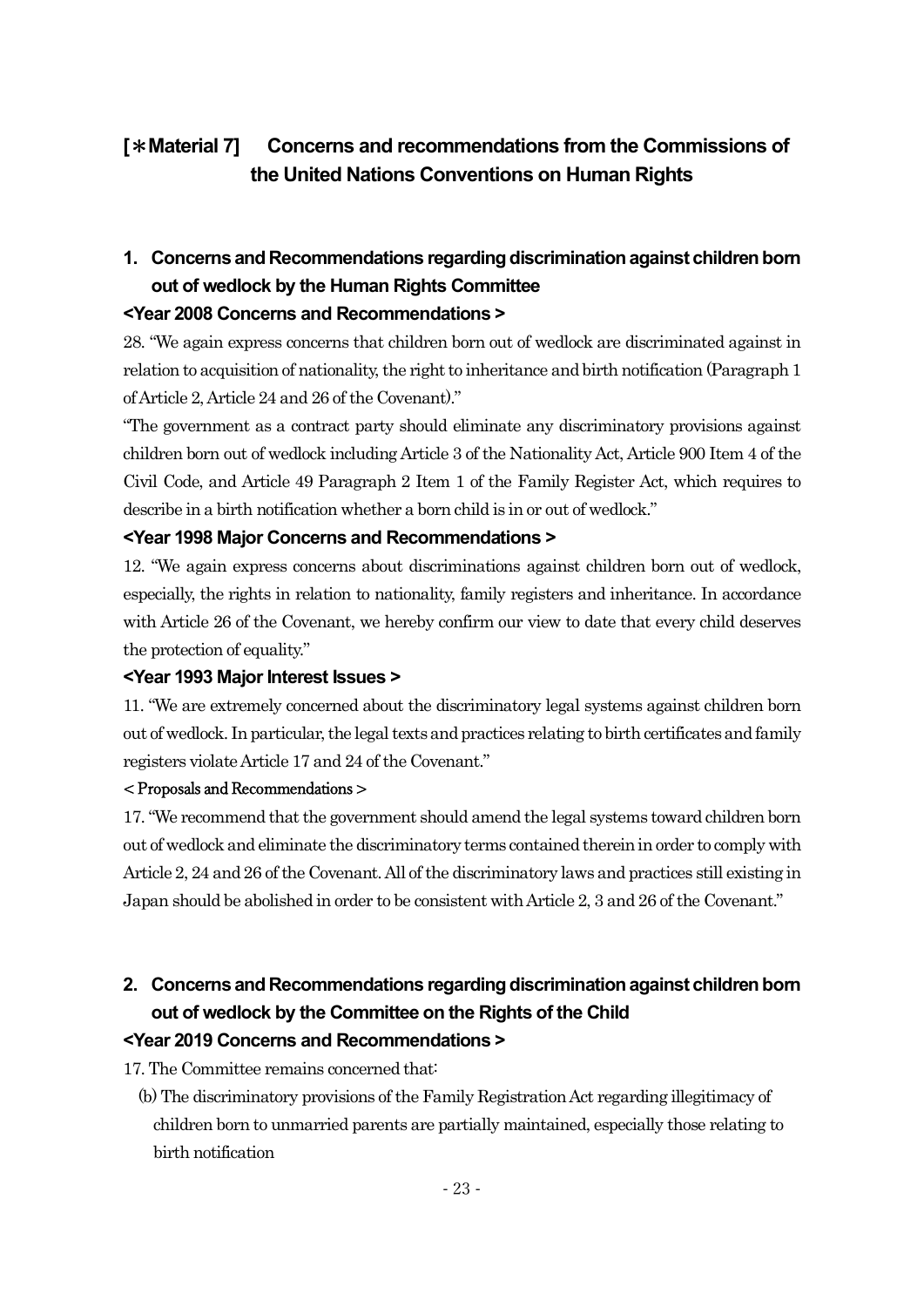(c) Societal discriminations persist against children of various marginalized groups.

18. The Committee urges the contract party to:

(b) Repeal all provisions which discriminate against children on any basis, including those relating to the status of children born to unmarried parents.

### **<Year 2010 Concerns and Recommendations >**

33. The Committee is concerned that, in spite of some legislative actions, children born out of wedlock still do not enjoy the same rights as children born in wedlock

under the laws governing intestate succession.

34. The Committee recommends that the contract party should:

(a) Enact a comprehensive antidiscrimination law and repeal all legislation which discriminates against children on any basis.

### **<Year 2004 Concerns and Recommendations >**

24. The Committee is concerned that legislation discriminates against children born out of wedlock.

25. The Committee recommends that the contract party amend its laws to exclude from its legislation all forms of discriminations against children born out of wedlock, particularly in relation to inheritance, citizenship and birth registration, as well as discriminatory terms such as "illegitimate".

### **<Year 1998 Concerns and Recommendations >**

14. The Committee is concerned that the laws does not protect children from discriminations on all grounds listed by the Convention, particularly in relation to birth, language and disability. The Committee is particularly concerned that legal provisions such as Civil Code Article 900 Item 4, which provides that children born out of wedlock have half the inheritance rights of children born in wedlock, explicitly condone discriminations, and that birth as a child born out of wedlock is mentioned in official documents.

35. Legislative measures should be taken to correct discriminations that currently exist, especially against children born out of wedlock.

# **3. Concerns and Recommendations regarding discrimination against children born out of wedlock by the Committee on the Elimination of Discrimination against Women**

### **<Year 2016 Concerns and Recommendations >**

12. The Committee regrets that no action has been taken to address previous recommendations regarding existing discriminatory provisions. The Committee is especially concerned about the following: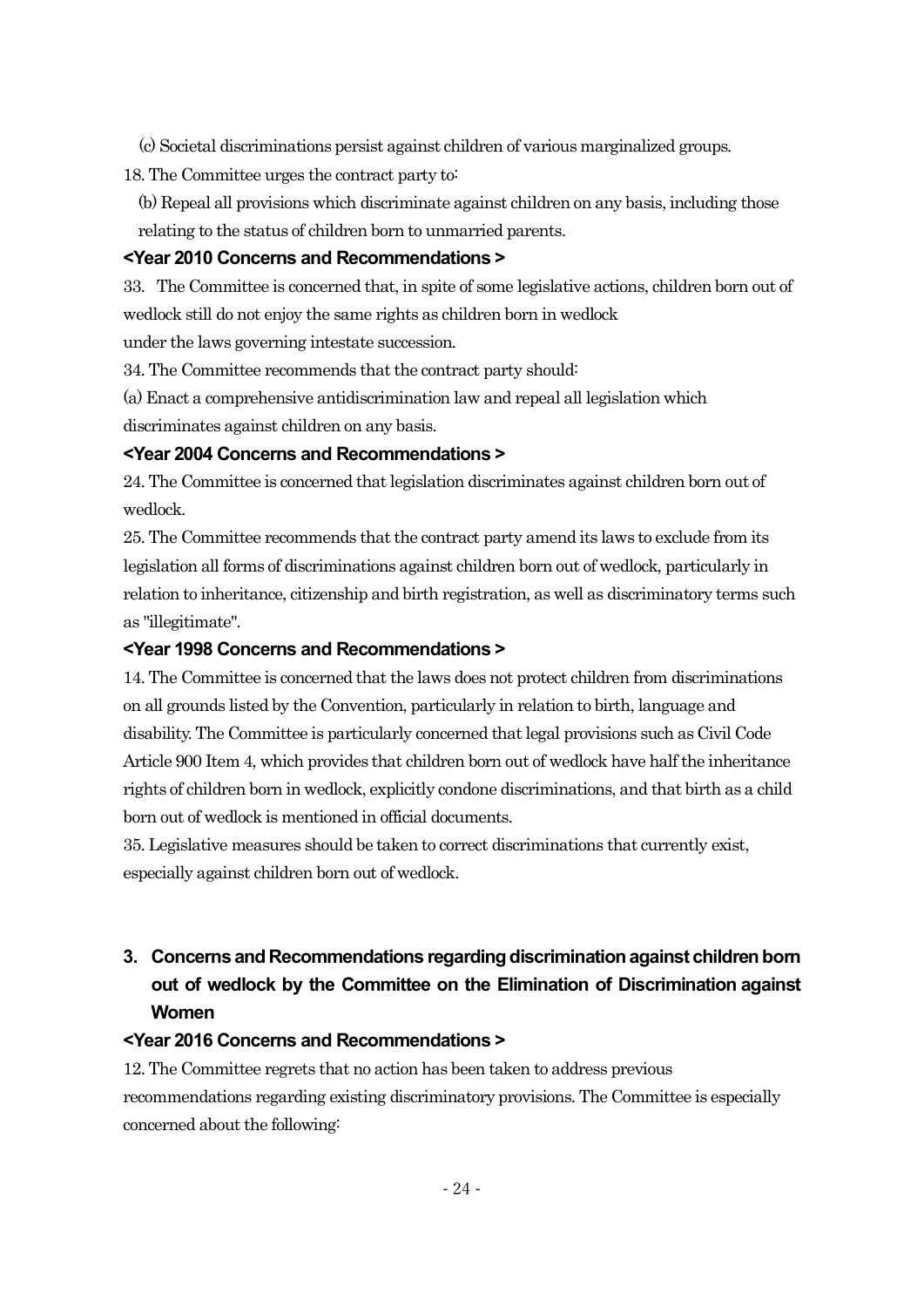Although the discriminatory provision in the right to inheritance against children born out of wedlock was eliminated in December 2013, many other discriminatory provisions have been retained, including the provisions of the Family Registration Act regarding the discriminatory expressions in birth notification.

13. The Committee reiterates its previous recommendations (CEDAW/C/JPN/CO/5 & CEDAW/C/JPN/CO/6) and urges the contracting party to do the following without delay: To repeal all the discriminatory provisions regarding the status of children born out of wedlock and ensure that laws protect children born out of wedlock and their mothers from social stigma and discriminations.

#### **<Year 2009 Concerns and Recommendations >**

17. The Committee is concerned that children born out of wedlock continue to be discriminated against through the family registry system and in the provision on inheritance.

18. The Committee recommends that the contracting party should

eliminate the discriminatory provisions ofthe Civil Code and the Family Registration Law against children born out of wedlock and their mothers.

#### **<Year 2003 Concerns and Recommendations >**

35. The Committee is concerned about discriminations against children born out of wedlock in law and administrative practices with regard to family registers and inheritance rights, and the serious impact they have on women.

36. The Committee requests the Government of Japan to remove the discriminatory provisions that still existin the Civil Code and to bring legislation and administrative practices into conformity with the Conventionon the Elimination of All Forms of Discussion against Women.

# **4. Concerns and Recommendations regarding discrimination against children born out of wedlock by the Committee on Economic, Social and Cultural Rights <Year 2013 Concerns and Recommendations >**

10. The Committee notes with concern that while the contracting party strives to ensure compliance with its obligations under the Covenant, as far as the Covenant rights are concerned, discriminatory provisions against women, children born out of wedlock and samesex couples continue to exist in the contracting party's legal system . (Article 2.2)

The Committee requests the contracting party to comprehensively review and, if necessary, amend relevantlaws to ensure that these people are not discriminated against, directly or indirectly, in relation to the exercise and enjoyment of their rights under the Covenant.

### **<Year 2001 Concerns and Recommendations >**

14. The Committee is also concerned that legal, social and institutional discriminations against